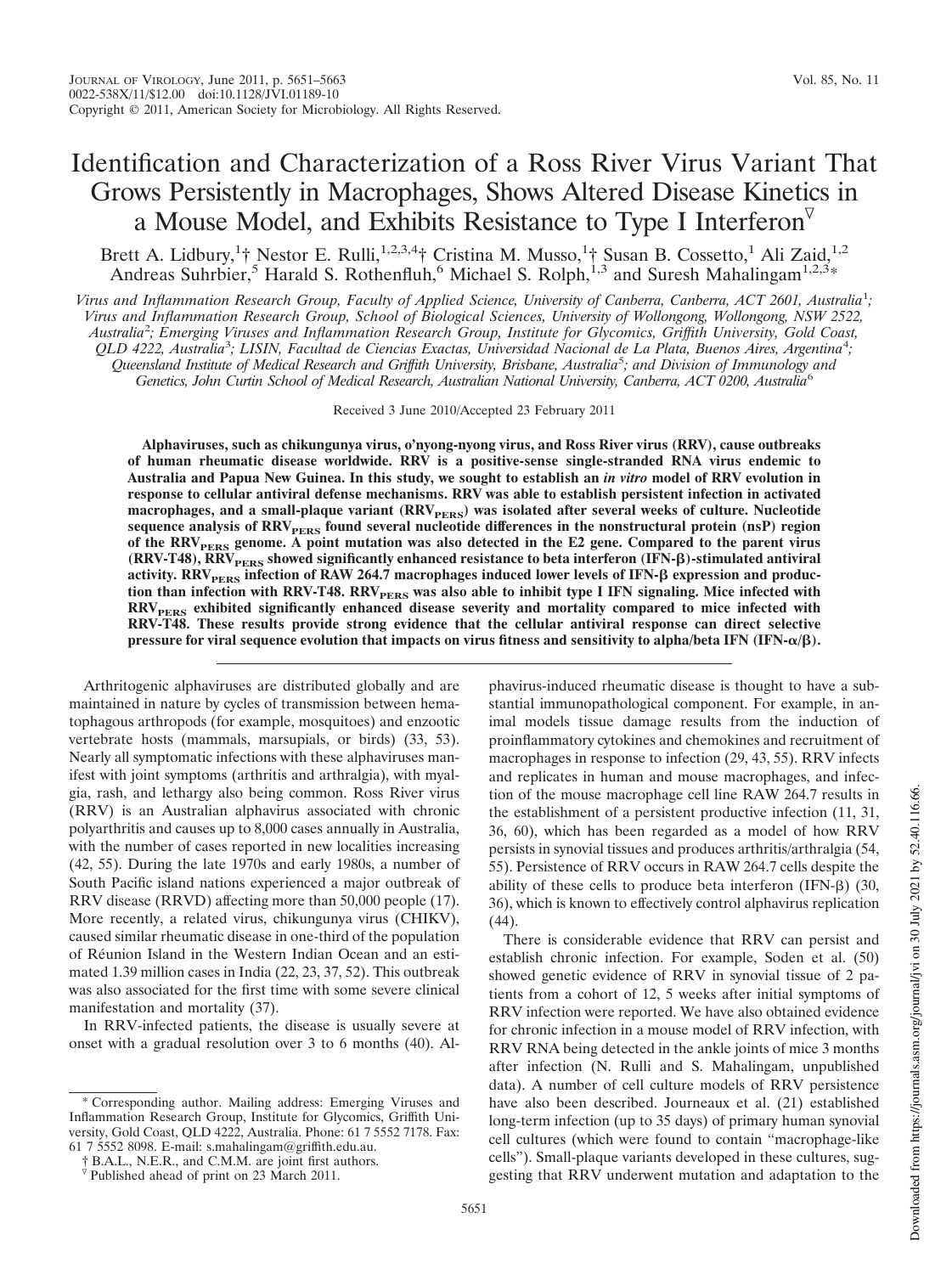culture conditions. We have previously described persistent RRV infection in macrophages for periods up to 180 days (60). We have also recently observed persistent infection in murine and human osteoblast cultures, suggesting that these cells may also be persistently infected *in vivo* (N. Rulli, R. Li, P. Smith, A. Choo, C. Musso, Y. C. Su, B. Lidbury, and S. Mahalingam, unpublished data). Long-term persistence of antigen from the related alphavirus chikungunya virus has recently been found in perivascular synovial macrophages in one chronically infected patient 18 months after initial infection (19). With a macaque model, Labadie et al. observed long-term chikungunya virus infection in joints, muscles, lymphoid organs, and liver, which may explain the long-lasting disease symptoms observed in humans (26). In addition, the authors identified macrophages as the main cellular reservoirs during the late stages of chikungunya virus infection *in vivo* (26).

Here we describe the generation of a small-plaque mutant of RRV (RRV<sub>PERS</sub>) derived from persistently infected RAW 264.7 macrophages that had been stimulated with lipopolysaccharide (LPS) to induce an antiviral phenotype, including the production of alpha/beta interferon  $(IFN-\alpha/\beta)$  (30, 34).  $RRV<sub>PERS</sub>$  displayed significantly increased resistance to IFN--induced antiviral activity compared to the parental RRV-T48 virus.  $RRV<sub>PERS</sub>$  also induced lower levels of type I IFN than RRV-T48 and was able to inhibit type I IFN signaling.  $RRV<sub>PERS</sub>$  infection of mice resulted in increased morbidity, mortality, and disease kinetics. Sequencing of RRV<sub>PERS</sub> identified 12 substitutions in the E2 and nsP regions of the  $RRV<sub>PERS</sub>$  genome. The study provides the evidence for an arthrogenic alphavirus that specifically targets host IFN- $\alpha/\beta$ responses, leading to increased pathogenicity.  $RRV<sub>perss</sub>$  appears to have evolved specific strategies to counteract the IFN-  $\alpha/\beta$ -induced antiviral responses, and we speculate that a similar evolution may occur *in vivo*.

#### **MATERIALS AND METHODS**

**Ross River virus and macrophage cell line.** Ross River virus (RRV) derived from an infectious clone of strain T48 (originally designated RR64) (25) was used to initially infect the mouse macrophage cell line RAW 264.7 (ATCC TIB-71) cultured at  $5.0 \times 10^5$  cells per well/ml in 24-well trays (Nunc, Roskilde, Denmark). To produce infectious virus, pRR64 was linearized by SacI digestion and transcribed *in vitro* from the cDNA using SP6 RNA polymerase, and the infectious RNA was transfected into BHK-21 cells as previously described (25). Viral stocks were propagated in Vero cells (ATCC CCL-81), as previously described (28), and no virus stock exceeded two Vero cell passages prior to experimental use. Viral titers were determined by plaque assay with Vero cells (see details below).

RAW 264.7 cells were maintained in Eagle minimal essential medium (EMEM) (Thermo-Trace, Melbourne, Australia) supplemented with 5% heatinactivated fetal calf serum (HI-FCS) (Thermo-Trace), 1% penicillin-streptomycin, 1 to 1.5% sodium bicarbonate, and 2.0 mM L-glutamine (Thermo-Trace). Following RRV infection, 5.0 ng/ml lipopolysaccharide (LPS) (*Escherichia coli* serotype 0111:B4; Sigma) was added to the cultures, and this LPS concentration was maintained over the entire experimental period.

RAW 264.7 cells were infected with RRV at a multiplicity of infection (MOI) of 0.1 (in PBS plus 1% HI-FCS) for 1 h at 37°C. The virus inoculum was removed, and 1.0 ml of fresh EMEM-FCS was added to each well, after which the infected cultures were further incubated at  $37^{\circ}$ C (5.0% CO<sub>2</sub>, 95% humidity). Culture supernatants were collected at several time points (days 1, 2, 5, 14, and 21) for RRV plaque assay. Fresh and warmed EMEM-FCS (500  $\mu$ l per well) was added to each well after sample collection.

**Detection and purification of small-plaque RRV.** The parent RRV-T48 plaques are visible on Vero cell monolayers by day 2 postinfection. To visualize the small plaques by eye, an extra day of incubation was required at room temperature. At day 14 postinfection (approximately 90% small plaques), small plaques were purified by picking individual isolated small plaques from the stained Vero cell monolayer. An isolated large plaque was also purified from the same culture. Infected Vero monolayers were incubated under a semisolid agar overlay (complete M199 [Thermo-TRACE] or DMEM supplemented with 2.0% FCS, 0.02% DEAE-Dextran, 4.0% heat-inactivated newborn serum [Thermo-TRACE], and 1.0% agar [Bacto Laboratories Pty. Ltd., Liverpool, Australia], penicillin-streptomycin, L-glutamine, and sodium bicarbonate at the final concentrations described above), and at day 2 or 3 of incubation, 0.02% neutral red in phosphate-buffered saline (PBS) (pH 7.4) supplemented with 2.0% penicillinstreptomycin and 0.7% agar was added to the agar overlay and the plaque assays were incubated for a further 1 to 2 h at 37°C. The agar plugs were carefully removed, and individual plaques were picked by holding a pipette tip directly on top of the plaque and gently pipetting  $10 \mu l$  of complete EMEM-FCS five times onto the plaque. After the final wash, the 10-µl sample was diluted in 1.0 ml of complete EMEM-FCS and added to a fresh monolayer of confluent Vero cells in a 25-cm<sup>3</sup> flask (Corning, NY), and the culture was incubated at 37°C (5.0% CO<sub>2</sub>, 95% humidity). As soon as cytopathic effect was observed in the Vero cell monolayer (2 to 3 days postinfection), the infectious supernatants were collected and centrifuged to remove cell debris  $(400 \times g)$ . Plaque assays were carried out to confirm the small-plaque phenotype in fresh Vero cell cultures and to estimate the virus concentration ( $log_{10}$  PFU/ml). This plaque purification procedure was then repeated with isolated plaques found on the fresh Vero cell monolayers. After the second round of purification, stocks of small- and large-plaque (parent) virus were grown in fresh Vero cell cultures, as described above; these stocks were used for all subsequent experiments and nucleotide sequence analyses. The small-plaque RRV was designated RRV<sub>PERS</sub>. These studies are covered by a license from the Australian Government's Office of Gene Technology Regulator (license number DNIR 389/2006).

RRV neutralization by polyclonal anti-RRV sera and anti-RRV-E2 monoclonal antibodies. Murine anti-RRV polyclonal serum was added to Hanks balanced salt solution (HBSS) (pH 7.2), Thermo-Trace, Melbourne, Australia) containing 2% (wt/vol) bovine serum albumin (BSA) (Sigma, Missouri) to a final dilution of  $5.0 \times 10^{-1}$ . Serial 10-fold dilutions of this polyclonal serum were then prepared. An equal volume of HBSS-BSA containing 200 PFU of RRV-T48 or RRV<sub>PERS</sub> was added to the diluted antibody. The antibody-virus preparations were incubated at  $37^{\circ}$ C for 1 h, after which 100  $\mu$ l was plated on confluent Vero cell monolayers and incubated at 37°C (5%  $CO_2$ , 95% humidity) for 48 h. The monolayers were stained for plaque enumeration exactly as described above.

Reaction of RRV<sub>PERS</sub> or RRV-T48 with E2-specific monoclonal antibodies (MAbs) was performed exactly as described above for polyclonal sera. MAbs designated 10C9, 3C4, and E7 were generously provided by Ron Weir (Australian National University) and Roy Hall (University of Queensland) from a previously described antibody panel (6).

**RNA extraction and isolation of RRV genomic cDNA by Reverse transcriptase** (RT) PCR. Vero cells cultured in 25-cm<sup>3</sup> flasks were infected with of RRV<sub>PERS</sub> at an MOI of 0.1. As soon as cytopathic effect was observed (36 h postinfection), culture medium was removed and cells were treated with 200  $\mu$ l of acidified (pH 4.5) guanidinium isothiocyanate-phenol-sodium acetate (buffer), following the protocol of Chomczynski and Sacchi (7). To isolate RRV-specific RNA from the total RNA collected, reverse transcription (SuperScript preamplification system for first-strand cDNA synthesis; Invitrogen, Carlsbad, CA) was performed using either the RRV E2-specific antisense primer P2 or P5 (Table 1). Standard PCR was then carried out with the same antisense primer as used for reverse transcription and primer P1 (sense primer; see Table 1). *Taq* DNA polymerase, deoxyribose nucleoside triphosphates (dNTPs), buffers, and magnesium chloride (MgCl<sup>2</sup> ) were supplied by Qiagen (*Taq* PCR core kit, catalog no. 201223) (Hilden, Germany), and RRV E2 primers were synthesized by GeneWorks (Adelaide, South Australia).

To specifically amplify the entire RRV E2 cDNA, the following cycling and temperature protocol was used: denaturation at 94°C for 2 min (1 cycle), followed by sequential denaturation, primer annealing, and strand elongation by *Taq* cycles of 94°C (30 s) plus 60°C (40 s) plus 72°C (50 s) (35 cycles) and 72°C (5 min) (1 cycle). For the primer sets used to amplify the entire RRV E2 gene (primers P1 plus P2 or P1 plus P5) (Table 1), this protocol was performed with equal efficiency.

Amplification of RRV nsP1 to nsP4 was achieved after the extraction of total RNA from infected Vero cells, as described above, followed by RT using oligo(dT) or gene-specific primer (Table 2) and the Superscript first-Strand synthesis system (Invitrogen) to produce a single-stranded cDNA of the RRV nsP sequence. The PCR amplification of nsP fragments utilized Proof Start DNA polymerase (Qiagen), and reaction conditions were as recommended by the manufacturers. Samples were amplified through 45 cycles of primer annealing for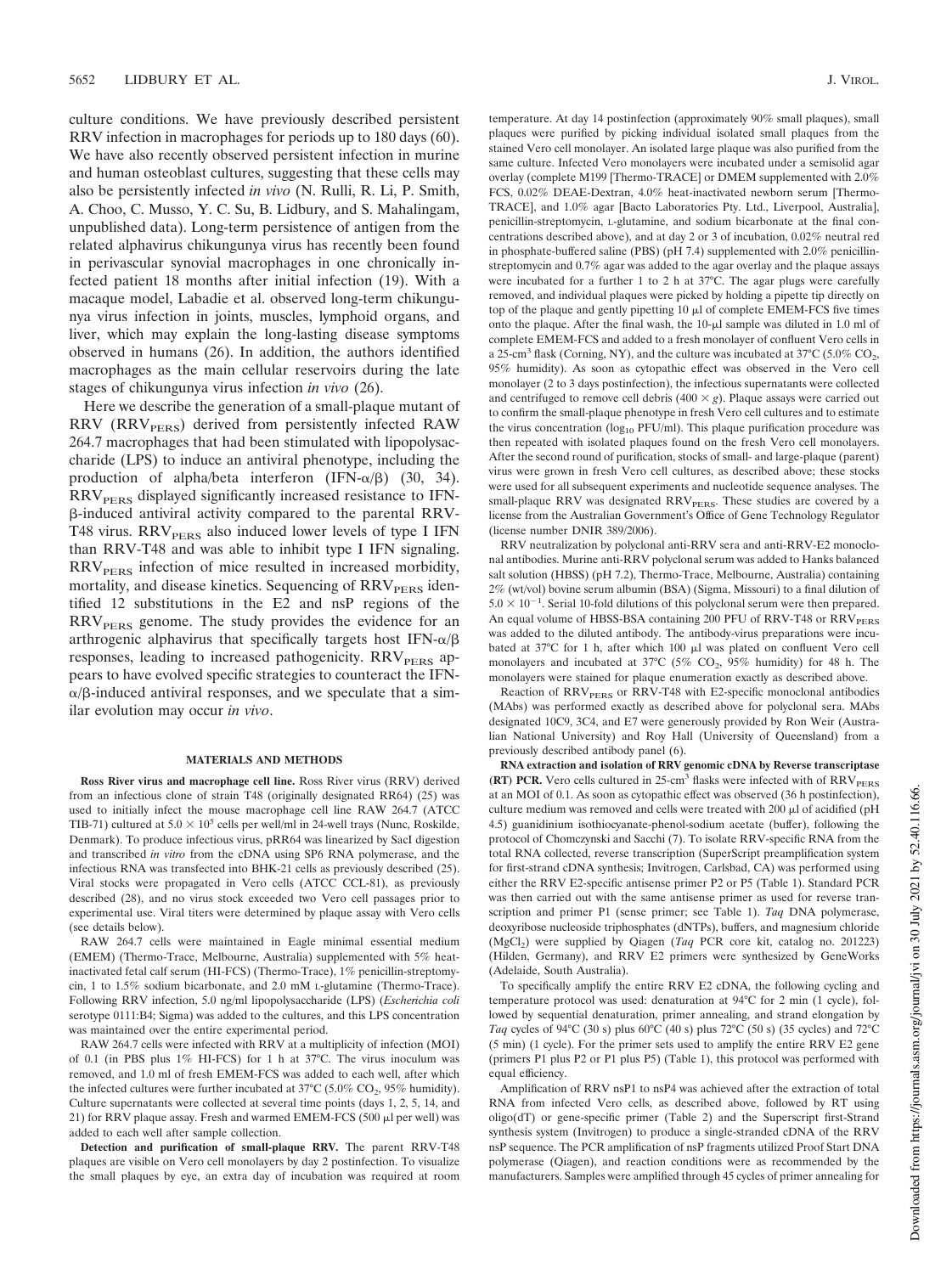| Primer         | Polarity | Position $(5')^a$ | Oligonucleotide sequence $(5' - 3')^b$ | Product size (bp) |
|----------------|----------|-------------------|----------------------------------------|-------------------|
| P <sub>1</sub> |          | 8545              | GAAACAGATCACGCCACCGC                   | 1.289             |
| P <sub>2</sub> |          | 9834              | CTGCGTTCGCCCTCGGTGCG                   |                   |
| P <sub>3</sub> |          | 8946              | GTCCAATACAAGCACGACCC                   |                   |
| P4             |          | 9454              | TAGGAGAAGAGCGTCGGATG                   |                   |
| P5             |          | 10035             | GAATTGTGGCTGTGTGCTCG <sup>b</sup>      | 1,490 (with P1)   |

|  |  |  |  | TABLE 1. Primers used for RT-PCR isolation and nucleotide sequence analysis of the RRV E2 gene from |  |  |  |  |
|--|--|--|--|-----------------------------------------------------------------------------------------------------|--|--|--|--|
|  |  |  |  | a small-plaque variant of RRV-T48                                                                   |  |  |  |  |

*<sup>a</sup>* Position of primer in complete RRV genome (refer to reference 10).

*b* Primers used for RT-PCR amplification of RRV E2. The E2 gene is 1,268 bp in length (position 8566 to 9834) and is situated between the E3 and 6K coding regions of the RRV genome (10).

1 min at 58°C, elongation for 1 min at 72°C, and denaturation for 1 min at 94°C. The primers used for reverse transcription and subsequent cDNA amplification of viral nsP (Table 2) were designed on the basis of the complete genomic sequence of RRV strain 48 (T48) (10). Prior to sequencing, the quality of the PCR products were checked by agarose gel electrophoresis and ethidium bromide staining.

Nucleotide sequencing of the RRV<sub>PERS</sub> E2 and nsP genes. ABI Prism BigDye Terminator cycle sequencing chemistries (PE Applied Biosystems, California) were used to generate the specific RRV E2 and RRV nsP sequences prior to gel analysis, as described below. Thermal cycling protocols and conditions were run according to the manufacturer's recommendations.

**RRV E2 gene sequencing.** Template cDNA was included in the sequencing reaction at 0.5 µg per reaction. The entire RRV-E2 cDNA sequence was obtained using the primers listed in Table 1. Further confirmation of the single base change found for RRV<sub>PERS</sub> was demonstrated by m13 sequencing of the RRV-E2 cDNA after cloning into pUC-19. Briefly, the entire RRV-E2 cDNA was cloned into the EcoRI site of pUC-19 at a 3:1 insert-to-vector ratio with T4 DNA ligase (Promega Corp.). To facilitate cloning, the ends of the RRV-E2 cDNA were modified during PCR amplification to incorporate EcoRI sites; this was achieved by the addition of GCGCGAATTC to the 5' end of primers P1 and P2 (Table 1) (45). Amplification and sequencing were repeated to confirm base changes. After the above preparations, gel analysis of the RRV-E2 gene sequence was performed through the DNA Sequencing Analysis Facility at the University of New South Wales, Sydney, Australia.

**nsP gene sequencing.** PCR products were cut from the 1% agarose gel and purified using a minicolumn system (Millipore). PCR sense and antisense primers (Table 2) were used as sequencing primers to ensure full coverage of the RRV nsP1 to nsP4 genes. Amplification and sequencing were repeated to confirm base changes. Thermal cycle sequencing reactions and gel analyses were carried out at the Australian National University (ANU) Sequencing Core Facility.

**Growth kinetics of RRV.** Vero, HEp-2 (a human laryngeal epithelial cell line), and RAW 264.7 cells were cultured in EMEM-FCS at 37°C (5.0%  $CO_2$ , 95% humidity). Cells were infected with RRV-T48 or  $\mathrm{RRV_{PERS}}$  at an MOI of 0.1. Culture supernatants were collected at 12, 24, and 48 h postinfection, and viral growth was assessed by plaque assay on Vero cell monolayers.

In a separate experiment, RAW 264.7 cells were pretreated with medium containing anti-murine IFN- $\alpha$  and anti-murine IFN- $\beta$  (10<sup>4</sup> U/ml; both from R&D Systems) for 1 h at 37°C. The treated cells were then infected with RRV-T48 or RRV<sub>PERS</sub> at an MOI of 0.1 for 1 h at 37°C. Cells were then washed, and fresh medium containing  $10^4$  U/ml of anti-murine IFN- $\alpha$  and anti-murine IFN- $\beta$  antibodies was added to the cells. Supernatants were collected at 12, 24, and 48 h postinfection, and viral growth was assessed by plaque assay on Vero cell monolayers.

Determination of RRV infectivity by IFA. The percentage of infected cells was determined by immunofluorescence assays (IFA) at 6, 12, and 24 h postinfection as described previously (30). Briefly, confluent virus-infected and noninfected control cells in glass chamber slides were fixed for 1 min with a 1:1 ratio of

| TABLE 2. Primers used for nucleotide sequence analysis of the RRV nsP1 to nsP4 genes from $RRVPERS$ |  |  |  |
|-----------------------------------------------------------------------------------------------------|--|--|--|
|-----------------------------------------------------------------------------------------------------|--|--|--|

| Primer          | Polarity           | Oligonucleotide sequence $(5'-3')$<br>Position $(5')$ |                               | Product size (bp) |  |  |
|-----------------|--------------------|-------------------------------------------------------|-------------------------------|-------------------|--|--|
| P <sub>1</sub>  | $^{+}$             | 7                                                     | GGACGTGTGACATCACCGTTC         | 655               |  |  |
| P <sub>2</sub>  |                    | GGAATACGTTGGGTATGCGCC<br>662                          |                               |                   |  |  |
| P <sub>3</sub>  | $^{+}$             | 603<br><b>GGATTCGACACCACCCCATTC</b>                   |                               | 650               |  |  |
| P <sub>4</sub>  |                    | 1253                                                  | CTTGCTGAAAGCTTGGGCCAC         |                   |  |  |
| P <sub>5</sub>  | $^{+}$             | 1147                                                  | TACTGGTGGGGTTGAACCAAC         | 697               |  |  |
| P <sub>6</sub>  |                    | 1844                                                  | <b>TCCTGAGTGCGTCATGATTGTC</b> |                   |  |  |
| P7              | $\hspace{0.1mm} +$ | 1744                                                  | CGCGTACCTGATCTTGTCTC          | 708               |  |  |
| P <sub>8</sub>  |                    | 2452                                                  | <b>TGACAGGCAAATGCTTCGTCC</b>  |                   |  |  |
| P <sub>9</sub>  | $^{+}$             | 2352                                                  | AGAGGACTGGATGTAACAGCC         | 630               |  |  |
| P10             |                    | 2982                                                  | <b>ACACCTTTATCCACGGGTCTC</b>  |                   |  |  |
| P <sub>11</sub> |                    | 2939                                                  | <b>GCTGGTGTGGAAAACACTGTC</b>  | 641               |  |  |
| P <sub>12</sub> |                    | 3580                                                  | <b>TGGTATCCGGGAAGCTTCTTC</b>  |                   |  |  |
| P <sub>13</sub> | $^{+}$             | 3361                                                  | <b>GCGAAGTCGCCCGTAAGTTTG</b>  | 776               |  |  |
| P <sub>14</sub> |                    | 4137                                                  | <b>CATTGACAACCGCCTCTTCGG</b>  |                   |  |  |
| P <sub>15</sub> | $^{+}$             | 4076                                                  | ACCCTCATACCGTGTGCGTAG         | 756               |  |  |
| P <sub>16</sub> |                    | 4832                                                  | CGAATCGGCGTCCTCAACAG          |                   |  |  |
| P <sub>17</sub> | $^{+}$             | 4795                                                  | <b>GCATCAGAACGAAATGCCCTG</b>  | 777               |  |  |
| P <sub>18</sub> |                    | 5572                                                  | <b>TCAACCGGCTCGCGCATTTTG</b>  |                   |  |  |
| P <sub>19</sub> | $^{+}$             | 5514                                                  | CTGAAGATCTGGAGGTACTCAC        | 827               |  |  |
| P <sub>20</sub> |                    | 6341                                                  | <b>TAGAGTGGGTAGCTCTCTCATC</b> |                   |  |  |
| P <sub>21</sub> | $^{+}$             | 6242                                                  | CGCGGTCCCATCACCATTTC          | 677               |  |  |
| P <sub>22</sub> |                    | 6919                                                  | <b>ATTTCCCCGAACGCTGCCTC</b>   |                   |  |  |
| P <sub>23</sub> | $^{+}$             | 6840                                                  | <b>TTGACGGCACTGATGCTGTTG</b>  | 680               |  |  |
| P <sub>24</sub> |                    | 7520                                                  | <b>TTTAGGACCGCCGTAGAGGTG</b>  |                   |  |  |
| P <sub>25</sub> |                    | 7311                                                  | CAAGATGAAGATCGTAGGCGTG        | 439               |  |  |
| P <sub>26</sub> |                    | 7750                                                  | CTGTTTGGTGGTTAGTGCAGAG        |                   |  |  |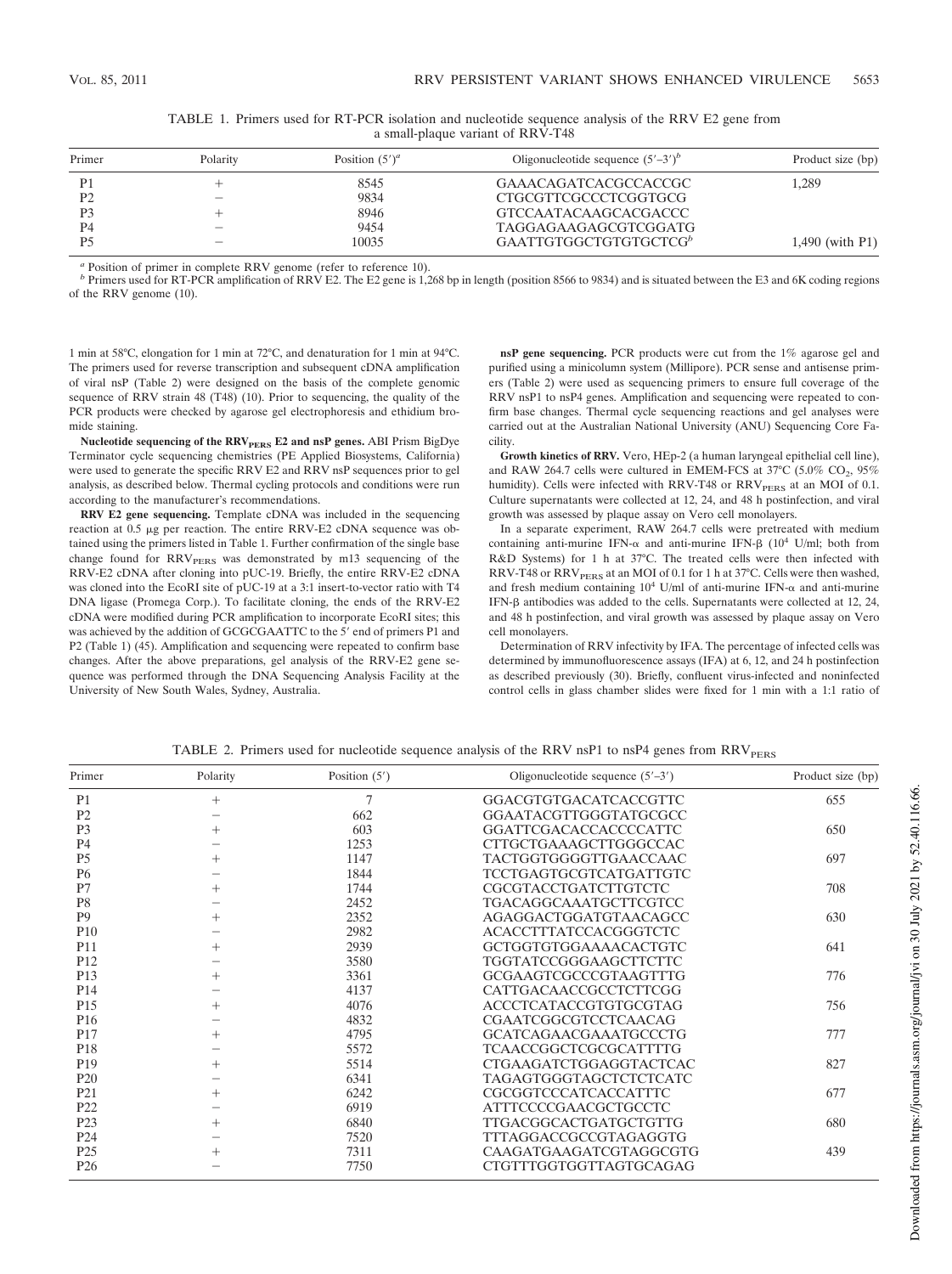acetone-methanol, followed by overnight incubation at 4°C in PBS. The cells were then incubated at 37°C for 2 h with mouse anti-RRV hyperimmune ascitic fluid diluted  $(10^{-3})$  in PBS containing 1% HI-FCS, followed by three washes with sterile PBS. This was followed by incubation of the cells with fluorescein isothiocyanate (FITC)-conjugated sheep anti-mouse IgG antibody (Silenius, Melbourne, Australia) in PBS (1% HI-FCS) for 1 h at 37°C. Cells were then washed three times with sterile PBS. Cells were counted with a Leica fluorescence microscope.

IFN- $\beta$  treatment of RAW 264.7 cells. RAW 264.7 cells were cultured in EMEM-FCS containing 10, 50, or 100 IU/ml of recombinant mouse IFN- $\beta$ (catalog no. PMC4024; Invitrogen, Australia) for 24 h prior to infection with 0.1 MOI of parent RRV-T48 or RRV<sub>PERS</sub>. Supernatants were collected 12 h postinfection (p.i.) and titrated by plaque assay on Vero cell monolayers for determination of virus titers.

**Plasmids and DNA transfection for luciferase assay.** The luciferase reporter plasmid constructs pIFN- $\beta$  (-125/+72) Lucter and pISRE (9-27) Lucter were used in experiments involving transfection of RAW 264.7 cells and Vero cells, respectively. Plasmid DNA was transfected using the GeneJammer transfection reagent, following the manufacturer's protocol (Stratagene). For RAW 264.7 cell experiments, cells were transfected with 2  $\mu$ g of pIFN- $\beta$  (-125/+72) Lucter together with an equal amount of pCMV-ßGal plasmid (Promega) as an internal control. Cells were cultured for a further 24 h and then were infected with 0.1 MOI of RRV-T48 or RRV<sub>PERS</sub>. Cells were harvested at 12 h postinfection and processed for measurement of luciferase activity (luciferase reporter assay kit; Promega) and  $\beta$ -galactosidase activity ( $\beta$ -galactosidase reporter assay kit; Promega) according to the manufacturer's instructions. Luciferase activity was read on an Ascent Luminoskan luminometer (Pathtech), and  $\beta$ -galactosidase activity was measured on a UV-visible microplate reader at 495 nm (Bio-Rad). For Vero cell experiments, cells were transfected with  $2 \mu$ g of pISRE (9-27) Lucter and  $2$ g pCMV-Gal (Promega). Cells were then infected with RRV-T48 or  $RRV<sub>PERS</sub>$  at an MOI of 5. Twelve hours later, IFN- $\beta$  (100 IU/ml) was added to cell culture and luciferase expression was measured at 6 h following incubation.

**Quantitative real-time PCR.** Total RNA was isolated from RAW 264.7 cells infected with RRV-T48 or RRV<sub>PERS</sub> at an MOI of 0.1 using TRIzol (Invitrogen Life Technologies). Real-time PCR for IFN- $\beta$  was carried out on the Rotor-Gene RG-3000 thermal cycler (Corbett-Research, Australia), using Quantitect primer assay kits (Qiagen, Germany) based on quantification of the SYBR green I fluorescent dye. Data were normalized to data for glyceraldehyde-3-phosphate dehydrogenase (GAPDH).

For viral quantitation by real-time PCR, the method of Shabman et al. was used (48). Briefly, RNA was purified from infected culture medium using a MagMAX viral RNA isolation kit (catalog no. AM1939; Ambion). Virion RNA was reverse transcribed using leukemia virus reverse transcriptase (invitrogen), and the cDNA was used for quantitative real-time PCR. TaqMan primers/probes specific for the NSP3 region of RRV were used as described previously (48). A DNA standard curve for the RRV genome was generated to ensure optimal primer-probe efficiency and assign relative genome numbers for sample comparison.

**Semiquantitative RT-PCR analysis of the RRV E2 gene.** Total RNA was extracted from RAW 264.7 cells infected with RRV-T48 or RRV<sub>PERS</sub> at an MOI of 0.1 using TRIzol (Invitrogen Life Technologies). Primer and probe sequences for RRV E2 and hypoxanthine phosphoribosyltransferase (HPRT) have been described (34, 60). The cycle numbers used for amplification of each gene product are in the linear phase of amplification: E2, 25 cycles; hypoxanthine phosphoribosyltransferase (HPRT), 23 cycles. The amplified DNA was analyzed by gel electrophoresis and Southern blotting and detected using the ECL detection system as recommended by the manufacturer (Amersham). PCR amplification with the HPRT reference gene was performed to assess variations in cDNA or total RNA loading between samples. Relative transcript levels were quantified in arbitrary units using the ImageJ software program (image processing and analysis in Java; http://rsb.info.nih.gov/ij/).

**IFN-** $\beta$  **ELISA.** The concentration of IFN- $\beta$  in samples was determined by enzyme-linked immunosorbent assay (ELISA) (Biomedical Laboratories) according to the manufacturer's instructions.

**Western blot analysis.** Total protein was obtained from RAW 264.7 cells stimulated with 50 IU/ml IFN- $\beta$  24 h prior to RRV infection (MOI = 0.1), and cell lysates were analyzed by 10% sodium dodecyl sulfate-polyacrylamide gel electrophoresis and Western blotting performed using a polyclonal antibody against the RRV E2 glycoprotein (kindly provided by L. Hueston, Westmead Hospital, Sydney, Australia). Fluorescence was detected by ECL Plus immunofluorescence (Amersham). In a separate experiment, HEp-2 cells were infected for 12 hwith parent RRV-T48 or  $RRV<sub>PERS</sub>$  at an MOI of 5, followed by IFN- $\beta$ treatment (100 IU/ml) for 30 min or no treatment. Proteins were analyzed from whole-cell protein extracts by immunoblotting as previously described (49). The following primary antibodies recognizing nonphosphorylated and phosphorylated (P) forms of STAT-1 and STAT-2,  $\alpha$ -actin (loading control), and secondary antibody were purchased from the indicated manufacturers: anti-STAT-1 (sc-345), anti-P-STAT-1 (sc-135648), anti-STAT-2 (sc-476), anti-P-STAT-2 (sc-21689), and anti- $\alpha$ -actin (from Santa Cruz Biotechnology) and peroxidase-conjugated goat anti-rabbit antibody (from Jackson Immunoresearch).

**Outbred mouse mortality and morbidity studies.** Mice were obtained from the Animal Resources Centre, Canning Vale, Western Australia. Fourteen-day-old Swiss outbred mice were inoculated intraperitoneally (i.p.) with 100  $\mu$ l PBS-1% FCS containing various doses (from 10<sup>4</sup> to 10<sup>6</sup> PFU) of plaque-purified parent RRV (RRV-T48) or purified  $RRV<sub>PERS</sub>$ . Plaque assays on T48 and  $RRV<sub>PERS</sub>$ stocks used in mouse experiments were performed in parallel using the same batch of Vero cells. Both parent RRV and  $\mathrm{RRV}_\mathrm{PERS}$  showed stock titers of  $> \! 10^8$ PFU/ml. In addition, to reflect equal particle doses, specific infectivity of the RNA of each virus was determined by the overlay of agarose on transfected BHK-21 cells and the enumeration of plaques from each virus. The specific infectivities of RRV-T48 and  $\mathrm{RRV}_\mathrm{PERS}$  were found to be similar (for RRV-T48,  $1.8 \times 10^5$  PFU per  $\mu$ g of RNA; for RRV<sub>PERS</sub>,  $1.9 \times 10^5$  PFU per  $\mu$ g of RNA). Experiments were performed to compare RRV<sub>PERS</sub> and parent RRV titers in mouse serum at 24 h p.i. with 10<sup>4</sup> PFU RRV. Control mice inoculated i.p. with PBS alone showed no mortality or disease symptoms over the experimental period. All experiments were approved by the Animal Ethics Committee of the University of Canberra and Australian National University. In a separate experiment, 5-week-old Swiss outbred mice were inoculated in the right hind-leg footpad with  $10^4$  PFU RRV<sub>PERS</sub> or RRV-T48. At 1 day postinfection, mice were sacrificed and popliteal lymph nodes were collected and homogenized for IFN- ELISA analysis.

**Outbred mouse RRVD studies.** The experimental approach used for murine RRV infection and monitoring of clinical disease was as described previously by Lidbury et al. (28, 29). Eighteen-day-old mice were inoculated subcutaneously in the pectoral area with  $10^4$  PFU of RRV diluted in PBS (pH 7.2) in a 20- $\mu$ l volume. Mock-inoculated animals were injected with the diluent alone. Mice were scored for disease symptoms every 24 h. Signs of disease were determined by assessing grip strength and altered gait. Mice were scored as follows: 0, no disease; 1, ruffled fur; 2, very mild hind limb weakness; 3, mild hind limb weakness; 4, moderate hind limb weakness; 5, severe hind limb weakness/dragging; 6, complete loss of hind limb function; 7, moribund; 8, dead. The experiments were approved by the Animal Ethics Committee of the University of Wollongong.

**Statistical analysis.** The significance of differences between experimental groups was analyzed by one-way analysis of variance (ANOVA) followed by Bonferroni's test. Values were reported as the means  $\pm$  standard errors (SEM). For disease scores, data were analyzed by using the Mann-Whitney test. For survival studies, survival curves were analyzed by using the log rank test. Statistical analyses were performed using the GraphPad 63721 Prism software program, version 4.0b (GraphPad Software Inc.). Differences in means were considered significant at  $P$  values of <0.05.

## **RESULTS**

**Kinetics of small-plaque RRV growth.** To study the interplay between virus and host antiviral pathways, we established persistent RRV infection in macrophages that had been treated with LPS to stimulate antiviral activity. In LPS-treated RAW 264.7 cell cultures, small plaque mutants of RRV first emerged at day 5 postinfection and coexisted with large (parent RRV) plaques. By day 14 postinfection, 90% of plaques visible on Vero cell monolayers were of the small phenotype (Table 3). In cultures treated with polymyxin B sulfate (to remove LPS) at the same time as RRV infection, the appearance of small plaques was delayed until day 14 postinfection (data not shown). RRV<sub>PERS</sub> maintained a small-plaque phenotype after several rounds of plaque purification and growth in fresh Vero cell cultures (Fig. 1A).

To determine whether there were differences in the growth of RRV-T48 and  $RRV<sub>PERS</sub>$ , kinetics of virus growth were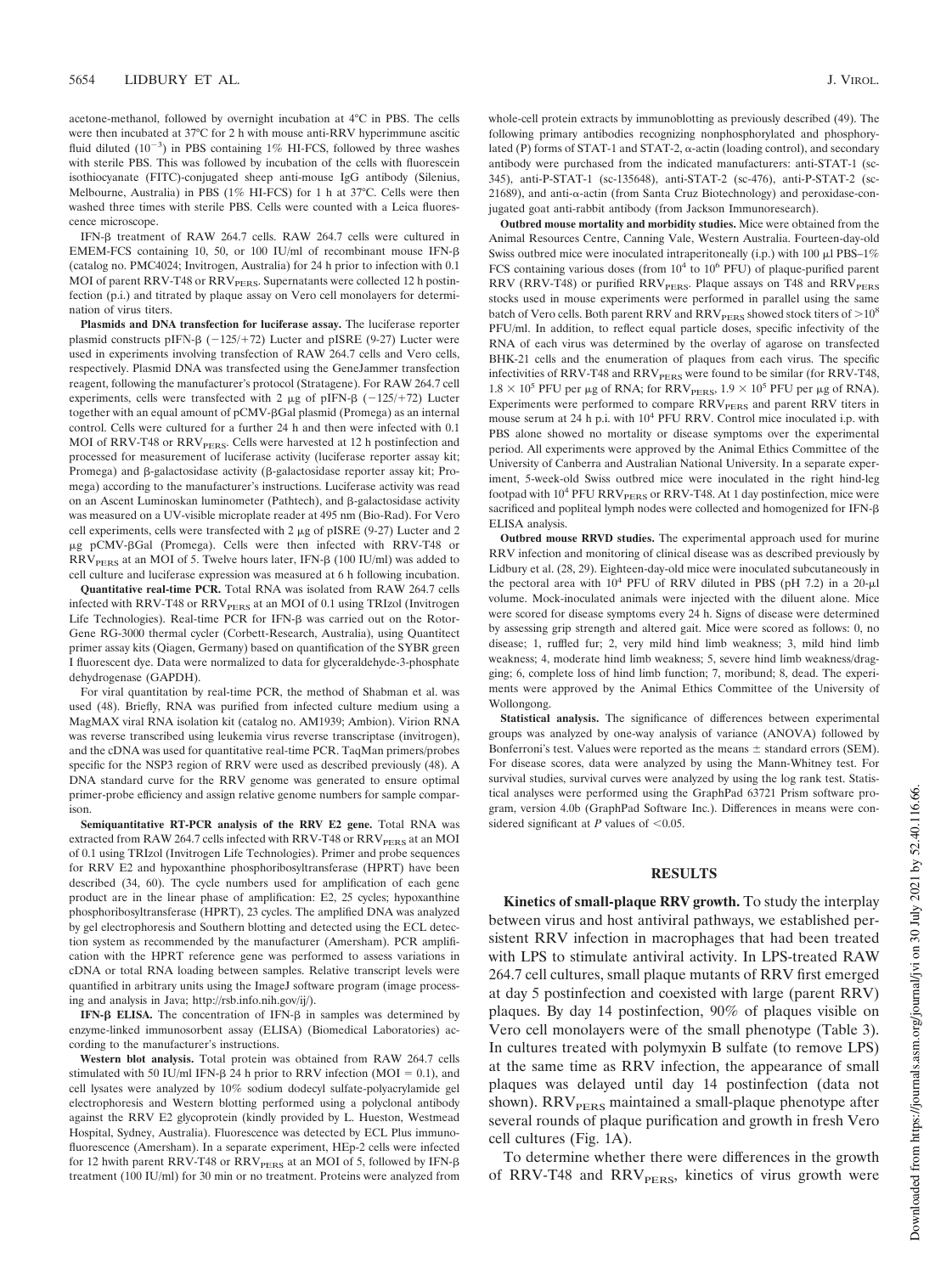TABLE 3. Mean RRV titers in RAW 264.7 murine macrophages over 21 days p.i.*<sup>a</sup>*

| Day p.i. | Mean RRV titer<br>$(\log_{10}$ PFU/ml) $\pm$ SEM |
|----------|--------------------------------------------------|
|          |                                                  |
| 21       | 4.01 $(80^{b,c})$                                |

 $a$  Cells were infected at an MOI of 0.1 on day 0 ( $n = 3$ ) and cultured with 5 ng/ml LPS. Virus used in this experiment was derived from the RRV-T48 genetic clone (RR64).

*b* Proportion(s) (%) of small RRV plaques observed on Vero cell monolayers after RAW 264.7 macrophage infection ( $n = 3$  except where otherwise noted) over a 21-day period. Parent virus (RRV-T48) presents as a "large" plaque on Vero cell monolayers (Fig. 1). At days 1 and 2 post-RRV-T48 infection, only large plaques were observed.

 $\sum_{i=1}^{c} n_i = 1$ .

compared in Vero, HEp-2, and RAW 264.7 cells. There were no significant differences in growth kinetics observed in Vero cells (Fig. 1B) (which do not make  $IFN-\alpha/\beta$ ) and in HEp-2 cells (Fig. 1C). In contrast, in RAW 264.7 cells, growth kinetics for RRV-T48 and  $RRV<sub>PERS</sub>$  differed, with  $RRV<sub>PERS</sub>$  producing  $>1 \log_{10}$  more virus at 24 and 48 h postinfection (Fig. 1D). Importantly, growth kinetics for RRV-T48 and  $RRV<sub>PERS</sub>$  were not significantly different in RAW 264.7 cells pretreated with anti-murine IFN- $\alpha$  and anti-murine IFN- $\beta$  antibodies (Fig. 1E). These findings suggest that the enhanced growth of  $RRV<sub>PERS</sub>$  in RAW 264.7 cells involves modulation of the IFN- $\alpha/\beta$  response.

**Characterization of RRVPERS using monoclonal antibodies.** Using polyclonal anti-RRV antibodies, plaque inhibition assays (PIA) showed a 50% neutralization endpoint for smallplaque RRV identical to that for the parent RRV-T48 virus  $(1.9 \times 10^{-5} \text{ versus } 1.5 \times 10^{-5})$ , confirming the identity of the small-plaque virus as RRV (Table 4).



FIG. 1. Differential plaque morphology and growth kinetics of  $\mathrm{RRV_{PERS}}$  compared to those of  $\mathrm{RRV{\text{-}T48}.}$  (A) Plaque morphology on Vero cell monolayers for parent Ross River virus strain T48 (RRV-T48) and RRV<sub>PERS</sub>. Both RRV-T48 and RRV<sub>PERS</sub> plaques were purified from the supernatants of RRV-T48-infected RAW 264.7 cultures at day 14 postinfection, and new viral stocks were regrown in fresh Vero cell cultures, after which plaque morphology was confirmed by plaque assay. (B and D) Growth kinetics of RRV-T48 and RRV<sub>PERS</sub> in Vero (B), HEp-2 (C), or RAW<br>264.7 (D) cells infected at an MOI of 0.1. (E) RAW 264.7 cells were pretreated with antibodies (R&D Systems) for 1 h at 37°C. The cells were then infected with 0.1 MOI RRV-T48 or RRV<sub>PERS</sub> for 1 h at 37°C. The virus inoculum was discarded, and cells were rinsed with medium. Fresh medium containing  $10^4$  U/ml of anti-murine IFN- $\alpha$  and anti-murine IFN- $\beta$  antibodies was added to the monolayer for an additional 48 h at 37°*C.* Culture supernatants were collected at various time points post-RRV infection, and viral growth was assessed by plaque assay on Vero cell monolayers. The assay limit of detection is 2.0  $log_{10}$  PFU/ml. Significant differences in virus titers ( $P < 0.05$ ) are marked with an asterisk.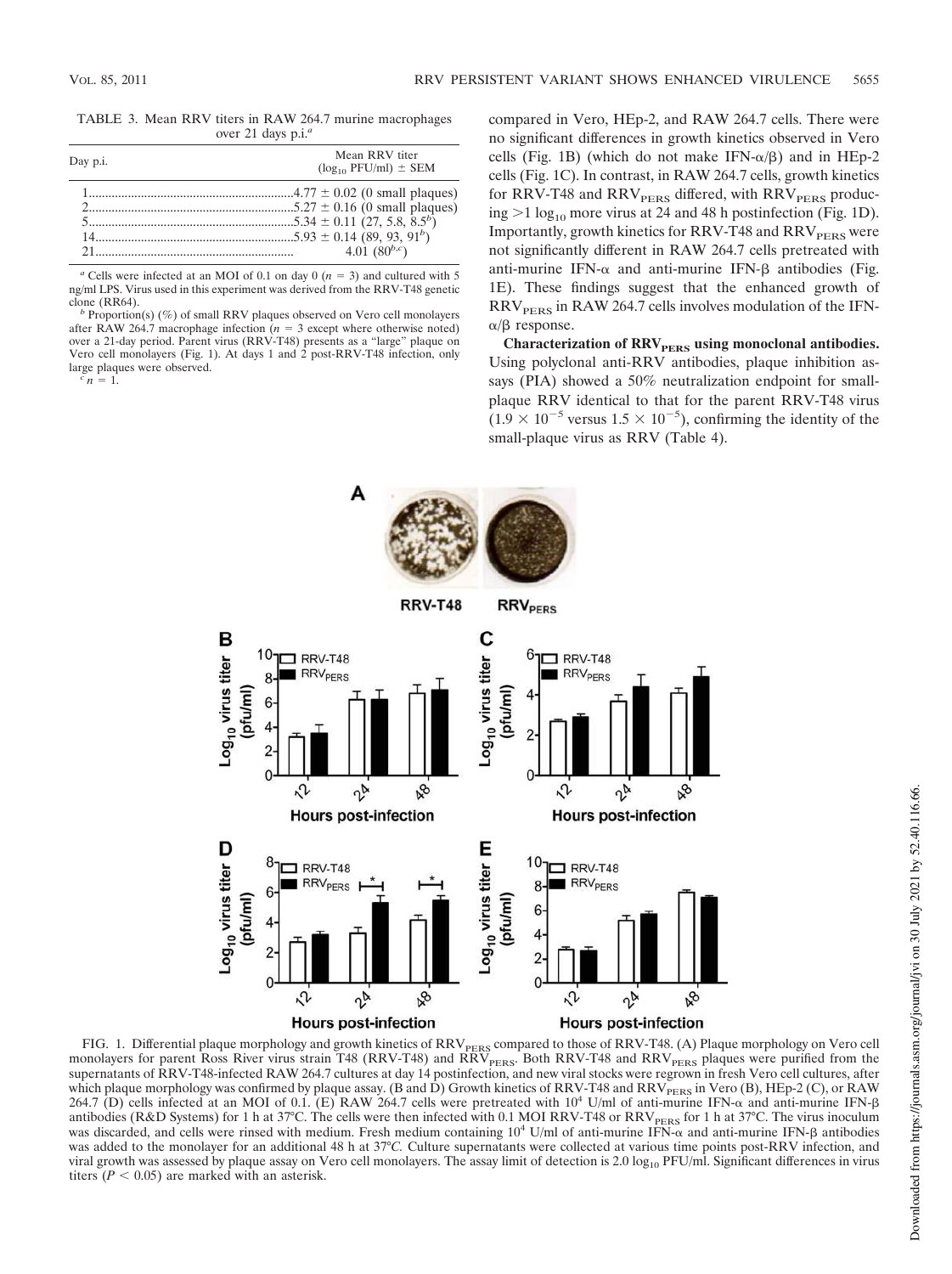| TABLE 4. Antibody-mediated inhibition of RRV plaque formation           |
|-------------------------------------------------------------------------|
| on Vero cell monolayers by anti-RRV polyclonal sera or                  |
| RRV E2 protein-specific monoclonal antibodies <sup><math>a</math></sup> |

| Anti-RRV antibody                                                            | Highest antibody dilution to achieve<br>50% RRV plaque inhibition                            |                                                                               |  |  |  |
|------------------------------------------------------------------------------|----------------------------------------------------------------------------------------------|-------------------------------------------------------------------------------|--|--|--|
|                                                                              | RRV-T48                                                                                      | RRV <sub>prrs</sub>                                                           |  |  |  |
| Polyclonal anti-RRV <sup>b</sup><br>MAb $E7^c$<br>MAb $10C9c$<br>MAb $3C4^c$ | $1.5 \times 10^{-5}$<br>$7.5 \times 10^{-5}$<br>$1.2 \times 10^{-4}$<br>$1.2 \times 10^{-6}$ | $1.9 \times 10^{-5}$<br>$\leq 10^{-1}$<br>$3.5 \times 10^{-4}$<br>$< 10^{-1}$ |  |  |  |

<sup>*a*</sup> All antibodies were titrated by  $1/10$  serial dilution from  $1/50 \times 10^6$  to  $1/5 \times 10^6$  prior to mixing with 200 PFU of purified RRV.

*b* Polyclonal antibody to RRV raised in ascitic fluid to PEG-purified RRV-T48.  $c^c$  Specific for the E2 protein of RRV.

PIA analysis using three monoclonal antibodies (MAbs) specific to the viral E2 protein revealed differences in neutralization. For two of the three MAbs tested (E7 and 3C4), 50% plaque neutralization antibody titers were significantly lower for  $RRV<sub>pers</sub>$  than for the parent RRV-T48 virus (Table 4). The relative resistance of  $RRV<sub>PERS</sub>$  to neutralization by MAbs E7 and 3C4 suggested an alteration in the RRV-E2 sequence in the small-plaque variant.

**Nucleotide sequence of RRV<sub>PERS</sub>**. The E2 gene in RRV<sub>PERS</sub> and RRV-T48 E2 were sequenced using RRV E2-specific primers (Table 1) that covered the entire 1,266-bp sequence. E2 PCR products were also cloned into the EcoRI site of pUC-19, and forward and reverse m13 nucleotide sequencing was performed. Analysis of the E2 sequences revealed a single nucleotide change at position 347 ( $5' \rightarrow 3'$ ) of the RRV E2 gene sequence (RRV-T48, [G $\Delta$ G]; small-plaque RRV, [G $\Delta$ G]). This genetic alteration resulted in a nonconservative change from the acidic (negatively charged) glutamic acid residue at amino acid position 116 of the parent virus E2 protein to a nonpolar hydrophobic valine residue in  $RRV<sub>PERS</sub>$  (Table 5). Sequence analysis of the untranscribed regions (UTRs) and other genes encoding RRV structural proteins outside the E2 gene (e.g., 6K, E1, and E3) did not show any differences between RRV<sub>PERS</sub> and RRV-T48 (data not shown).

The complete nsP region of  $RRV<sub>PERS</sub>$  was sequenced and compared with sequence of the parent strain virus, RRV-T48 (NCBI accession number DQ226993). Sequence analysis was started from 21 nucleotides 5' of the polyprotein start codon (AUG) (position 59 in full-length RRV sequence) and finished at the nsP4 stop codon (UAA; position 7523). The genomic organization was the same for  $RRV<sub>PERS</sub>$  and  $RRV-T48$ . Four silent mutations and 11 mutations resulting in single amino acid substitutions were identified in  $RRV<sub>PERS</sub>$  nsP1 to nsP4 (Table 5). No base deletion or nonsense mutations were found.

RRV-T48 and RRV<sub>PERS</sub> nsPs thus showed an average amino acid identity of 99%. Eighty-three percent (83%) of the amino acid substitutions are within the nsP1 and nsP2 regions. The majority of amino acid changes were nonconservative. Interestingly, a nonconservative change of arginine (basic) to proline (hydrophobic) was present near the center of the nsP1 protein (Pro-303), a region that is highly conserved among alphaviruses (10).

 $RRV<sub>pers</sub>$  induces less IFN- $\beta$  mRNA expression and protein production. To determine whether RRV-T48 and RRV<sub>PERS</sub>

TABLE 5. Predicted amino acid differences in the nsP1 to nsP4 and E2 proteins of persistent RRV<sub>PERS</sub> compared to sequence of the parent, RRV-T48*<sup>a</sup>*

| Protein | Amino<br>acid |                | Amino acid (nucleotides)  | Conservation | Nucleotide |  |
|---------|---------------|----------------|---------------------------|--------------|------------|--|
|         | position      | <b>RRV-T48</b> | <b>RRV<sub>PERS</sub></b> | $(+/-)$      | position   |  |
| nsP1    | 143           | R(AGA)         | T (ACA)                   |              | 450        |  |
|         | 147           | A(GCT)         | S (TCT)                   |              | 461        |  |
|         | 154           | X(NGG)         | A(GCG)                    | $+/-$        | 483        |  |
|         | 303           | $R$ (GCC)      | $P$ (CCC)                 |              | 929        |  |
|         | 499           | K(AAG)         | N(AAT)                    |              | 1519       |  |
| nsP2    | 239           | L (TTG)        | F(TTT)                    | $^{+}$       | 2341       |  |
|         | 240           | N(AAC)         | D(GAC)                    |              | 2342       |  |
|         | 306           | Y (TAC)        | H (CAC)                   |              | 2540       |  |
|         | 634           | H (CAT)        | O(CAA)                    |              | 3526       |  |
| nsP3    | 337           | S(AGC)         | I (ATC)                   |              | 5028       |  |
| nsP4    | 563           | K(AAG)         | N(AAC)                    |              | 7321       |  |
| E2      | 116           | E(GAG)         | V (GTG)                   |              | 8913       |  |

*<sup>a</sup>* Based on nucleotide sequence analysis of the nsP1 to -4 region and E2, 6K, and E1 (structural) regions of the RRV genome. (Silent mutations are not included). Amino acid residues are numbered from the N terminus of each nsP and E2 protein. The single-letter amino acid code is used. Conservative amino acid differences are indicated by " $+$ ." Amino acids that could not be deduced due to nucleotide ambiguity  $(N)$  are shown as an X. Nucleotides are numbered from the 5' terminus of the RRV Sp sequence. The GenBank accession number for RRV E2 cDNA is M20162.

differentially affect IFN- $\beta$  production, the levels of IFN- $\beta$ mRNA were measured in RAW 264.7 cells infected with each virus. The increase in IFN- $\beta$  mRNA expression in response to  $RRV<sub>PERS</sub>$  infection was significantly less than that in cells infected with RRV-T48 (Fig. 2A). This reduction in IFN- $\beta$ mRNA expression occurred despite the fact that  $RRV<sub>PERS</sub>$ infected cells contained about 4-fold more genomic RNA than RRV-T48-infected cells as determined by semiquantitative RT-PCR analysis of RRV-E2 gene expression (Fig. 2B and C). Using a reporter plasmid encoding luciferase under the control of the IFN- $\beta$  promoter, RRV $_{\rm PERS}$ -infected cells also showed a 2-fold reduction in luciferase activity compared to that of RRV-T48-infected cells (Fig. 2D). ELISA analysis confirmed these observations, with 2.5-fold more IFN- $\beta$  protein in cells infected with RRV-T48 than in cells infected with RRV<sub>PERS</sub> (Fig. 2E). These observations clearly show that infection of RAW 264.7 cells with  $RRV<sub>PERS</sub>$  induced less IFN- $\beta$  than infection with RRV-T48 and suggest that the increased replication of  $RRV<sub>PERS</sub>$  in RAW 264.7 cells (Fig. 1D) may due to lower levels of IFN- $\alpha/\beta$  induction.

In addition, we sought to exclude the possibility that reduced IFN-α/β production in cells infected with RRV<sub>PERS</sub> was due to differences in the number of cells infected early during infection. The percentages of cells infected with each virus at 6, 12, and 24 h postinfection were measured. At 6 h postinfection, the percentages of cells infected with each virus were found to be similar (Fig. 2F). However, at 12 and 24 h postinfection, a higher percentage of RRV-positive cells was detected in cultures infected with  $RRV<sub>PERS</sub>$  than in cultures infected with RRV-T48 (Fig. 2F). This result suggests that the differences in the induction of IFN- $\alpha/\beta$  between RRV-T48 and RRV<sub>PERS</sub> were not due to differences in the percentage of cells infected at early time points after infection.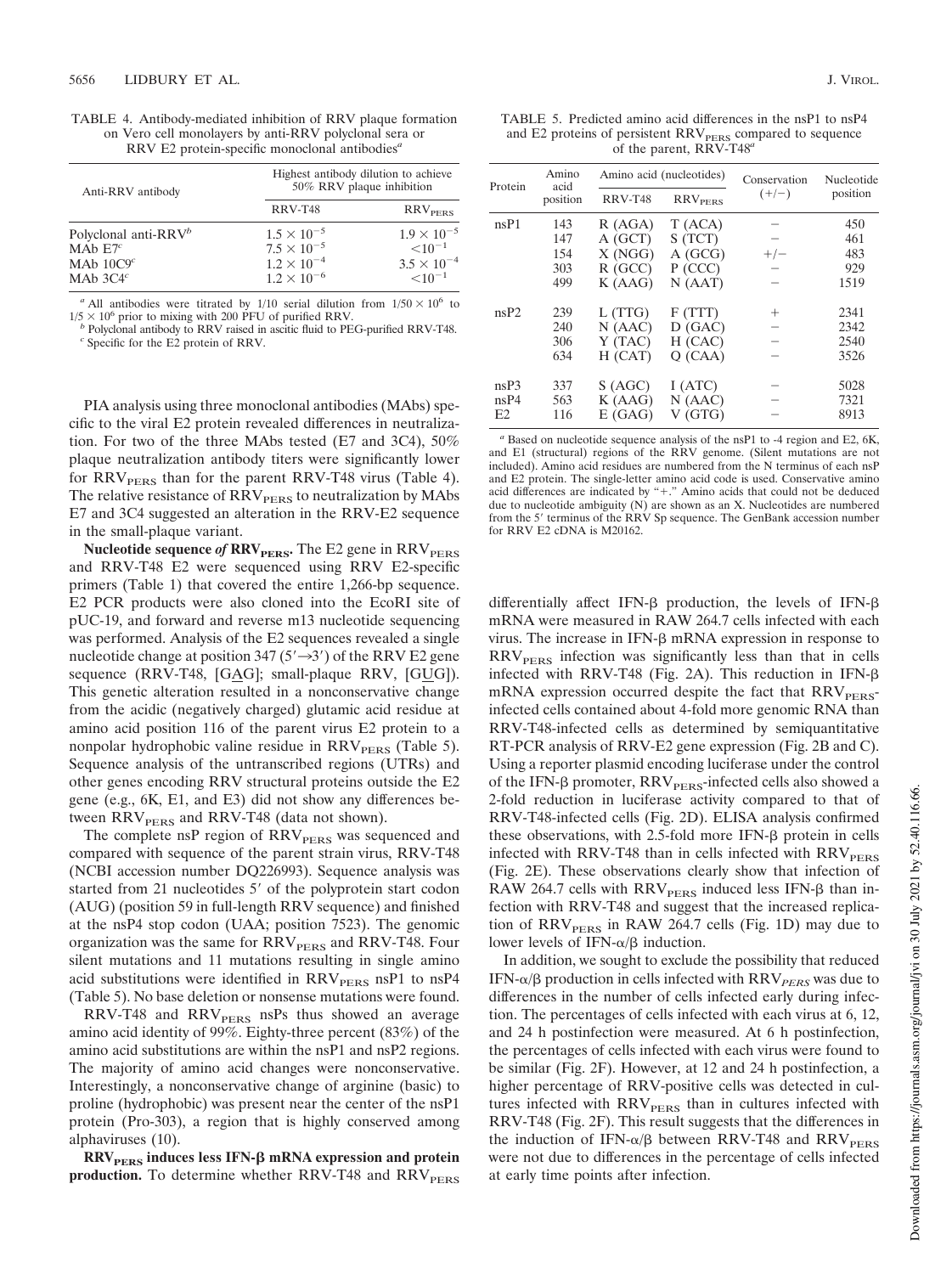

FIG. 2. RRV<sub>PERS</sub> infection of RAW 264.7 cells triggers lower IFN- $\beta$  expression and production. (A) Quantitative real-time PCR analysis of transcript for IFN- $\beta$  mRNA in RAW 264.7 cells 12 h after infection at an MOI of 0.1 with RRV-T48 or RRV<sub>PERS</sub>. Data represent the mean fold change in mRNA levels from those for uninfected controls. GAPDH was used as a reference gene. Statistical analysis of relative expression results was performed using the REST software program. Significant differences in expression  $(\bar{P} < 0.05)$  are marked with an asterisk. (B and C) Semiquantitative RT-PCR analysis of transcript for RRV E2 mRNA in RAW 264.7 cells 12 h after infection at an MOI of 0.1 with RRV-T48 or  $RRV<sub>PERS</sub>$ . HPRT was used as a reference gene. Relative transcript levels were quantified in arbitrary units using the ImageJ software program (Image Processing and Analysis in Java; http://rsb.info.nih.gov/ij/). (D) Luciferase reporter gene activity at 12 h after infection of RAW 264.7 cells at an MOI of 0.1 with RRV-T48 or RRV<sub>PERS</sub>. RAW264.7 cells were transiently transfected with the pIFN- $\beta$  (-125/+72) Lucter reporter plasmid. Twenty-four hours later, cells were inoculated at an MOI of 0.1 with RRV-T48 or RRV<sub>PERS</sub>, followed by cell lysis at 12 h postinfection. Luciferase activity was normalized to  $\beta$ -galactosidase reporter expression. Significant differences in expression ( $P < 0.05$ ) are marked with an asterisk. (E) ELISA analysis of IFN- $\beta$  protein production in RAW 264.7 cells 12 h after infection with 0.1 MOI of RRV-T48 or RRV<sub>PERS</sub>. Significant differences in protein levels ( $P < 0.05$ ) are marked with an asterisk. (F) Percen RRV-T48 or RRV<sub>PERS.</sub> Infected cells were detected using mouse anti-RRV hyperimmune ascitic fluid and fluorescein isothiocyanate (FITC)conjugated sheep anti-mouse IgG antibody. Infected cells were counted using a Leica fluorescence microscope. Significant differences ( $P < 0.05$ ) in cell numbers are indicated with an asterisk.

**RRVPERS exhibits higher resistance to IFN--induced anti** $viral$  activity. We next investigated the effects of IFN- $\beta$  treatment on the replication of  $RRV<sub>PERS</sub>$  and RRV-T48 in RAW 264.7 cells. RAW 264.7 cells were treated with 10, 50m or 100 IU IFN- $\beta$  and infected 24 h later with RRV<sub>PERS</sub> or RRV-T48. The amount of virus in the cultures was determined by plaque assay, real-time PCR, and Western blotting. RRV<sub>PERS</sub> showed increased resistance to IFN- $\beta$ -mediated antiviral activity, with  $RRV<sub>PERS</sub>$ -infected cells generating a substantially higher viral load than cells infected with the parent RRV-T48 virus (Fig. 3A to D). Cells were also collected for Western blotting to analyze RRV E2 glycoprotein levels. Qualitative analysis reveal that at 24 h postinfection, RRV E2 levels were higher in RRV<sub>PERS</sub>-infected cells than in those infected with RRV-T48 (Fig. 3E). These results indicate that  $RRV<sub>PERS</sub>$  has increased resistance to the antiviral activity of IFN- $\beta$ .

Infection by RRV<sub>PERS</sub> shows inhibitory effects on type I IFN **signaling.** To determine whether the resistance of  $RRV<sub>PERS</sub>$  to  $IFN-\beta$  treatment is mediated by the inhibition of type I IFN signaling, a plasmid encoding the luciferase reporter gene under the control of type I IFN (ISRE)-responsive element was used. These studies were carried out with Vero cells, which are able to respond to  $IFN-\alpha/\beta$  but do not produce these factors themselves. Induction of luciferase can thus be attributed exclusively to exogenously added IFN- $\beta$ . Vero cells were transfected with the pISRE-luc plasmid, followed by infection with RRV-T48 or  $RRV<sub>PERS</sub>$  at an MOI of 5. IFN- $\beta$  (100 IU/ml) was added 12 h later, and luciferase expression was measured 6 h later. Luciferase expression from the ISRE promoter in response to treatment with IFN- $\beta$  was lower in cells infected with  $RRV<sub>pers</sub>$  than in those infected with RRV-T48 (Fig. 4A), suggesting that RRV $_{\rm PERS}$  is able to interfere with the IFN- $\alpha/\beta$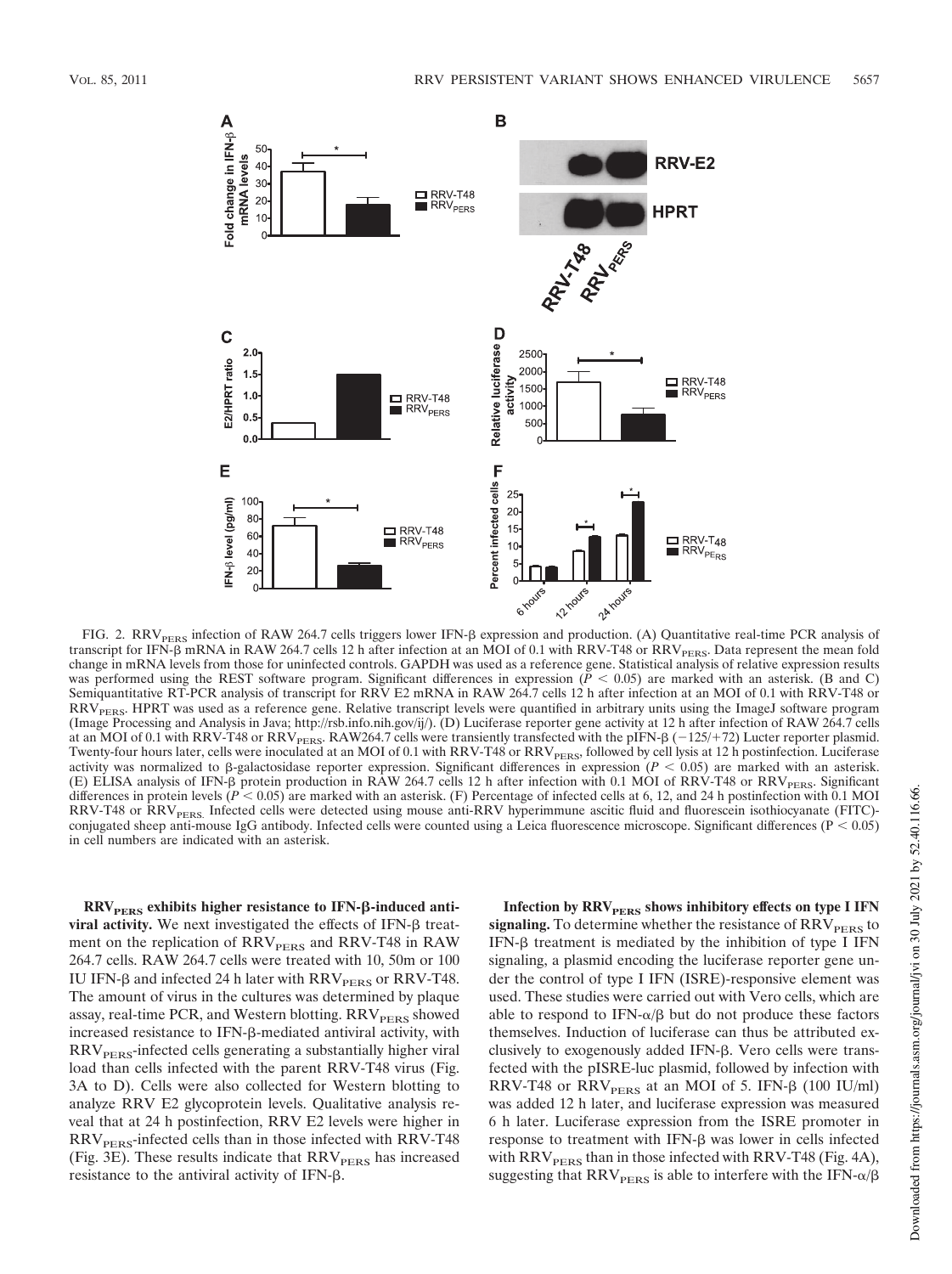

FIG. 3.  $RRV<sub>PERS</sub>$  exhibits enhanced resistance to antiviral stimuli. Growth of RRV-T48 and RRV<sub>PERS</sub> in RAW 264.7 cultures stimulated with 10 IU/ml (A), 50 IU/ml (B), or 100 IU/ml (C) IFN- $\beta$  24 h prior to RRV infection (MOI = 0.1). Culture supernatants were collected at 12, 24, and 48 h post-RRV infection, and viral growth was assessed by plaque assay on Vero cell monolayers. The assay limit of detection is 2.0  $\log_{10}$  PFU/ml. Significant differences in virus titers ( $P < 0.05$ ) are marked with an asterisk. (D) Quantitation of the RRV genome by real-time PCR. RAW 264.7 cells were stimulated with 50 IU/ml IFN- $\beta$  24 h prior to RRV infection (MOI = 0.1). RNA was extracted at 24 h postinfection for the measurement of RRV genome copy numbers. Significant differences in viral genome copy numbers ( $P < 0.05$ ) are indicated with an asterisk. (E) Total protein was obtained from RAW 264.7 cells stimulated with 50 IU/ml IFN- $\beta$  24 h prior to RRV infection (MOI = 0.1). Cell lysates were collected at 24 h postinfection for Western blot analysis using a polyclonal antibody against the RRV E2 glycoprotein. Detection of host cell protein expression by anti- $\alpha$ -actin was used to demonstrate equal loading of protein.

receptor signaling pathway to a greater extent than wild-type virus.

To further analyze IFN- $\alpha/\beta$  receptor signaling, we determined the levels of STAT-1 and STAT-2 phosphorylation in HEp-2 cells infected with RRV-T48 or RRV<sub>PERS</sub> at an MOI of 5 for 12 h followed by IFN- $\beta$  (100 IU/ml) treatment for 30 min. Treatment with IFN- $\beta$  resulted in high levels of STAT-1 phosphorylation, but this was markedly reduced in cells infected with  $\mathrm{RRV}_{\mathrm{PERS}}$  from that in cells infected with RRV-T48 (Fig. 4B and *C*). There were no detectable differences in phosphorylated STAT-2, total STAT-1, total STAT-2, and  $\alpha$ -actin in cells infected with either of the viruses (Fig. 4B and *C*). Similar results were obtained when the same experiment was performed with Vero cells (data not shown). Uninfected cells treated with  $IFN-\beta$  showed levels of phosphorylated STAT-1 and STAT-2 comparable to those for cells infected with RRV-T48 and treated with IFN- $\beta$  (Fig. 4C). These results suggest that RRV $_{\rm PERS}$  and not RRV-T48 can interfere with the IFN- $\alpha/\beta$  receptor signaling pathway at the level of, or upstream of, STAT-1 phosphorylation. The observation that the inhibition of STAT-1 phosphorylation was not associated with detectable changes in STAT-2 phosphorylation, total STAT-1, total

 $STAT-2$ , and  $\alpha$ -actin levels suggests that shutdown of host protein synthesis was not responsible for this inhibition.

**Infection of outbred mice with RRV**<sub>PERS</sub> results in enhanced **mortality associated with high virus titers and reduced IFN-.** To determine whether the altered *in vitro* phenotype of RRV<sub>PERS</sub> resulted in increased pathogenicity *in vivo*, we undertook infection studies in Swiss outbred mice, which have been used extensively in RRV pathogenesis studies (58, 59). Following infection of Swiss mice with a dose range of  $10<sup>4</sup>$  to 10<sup>6</sup> PFU RRV (i.p.), markedly enhanced mortality was observed for mice infected with RRV<sub>PERS</sub> compared to that for those infected with RRV-T48 (Fig. 5A, B, and C). Serum RRV titers were 1.5  $log_{10}$  higher for RRV<sub>PERS</sub>-infected mice than for RRV-T48-infected animals  $(P < 0.05)$  (Fig. 5D), suggesting that the increased mortality in mice infected with  $RRV<sub>PERS</sub>$  was related to enhanced viral replication.

To determine whether RRV<sub>PERS</sub> induces less IFN- $\beta$  in vivo, lymph nodes from 5-week-old Swiss outbred mice at 1 day following infection with RRV-T48 or RRV<sub>PERS</sub> were homogenized and analyzed for the presence of IFN- $\beta$  by ELISA. Nearly  $50\%$  less IFN- $\beta$  was detected in the lymph nodes of mice infected with  $RRV<sub>PERS</sub>$  than in mice infected with the RRV-T48 (Fig. 5E).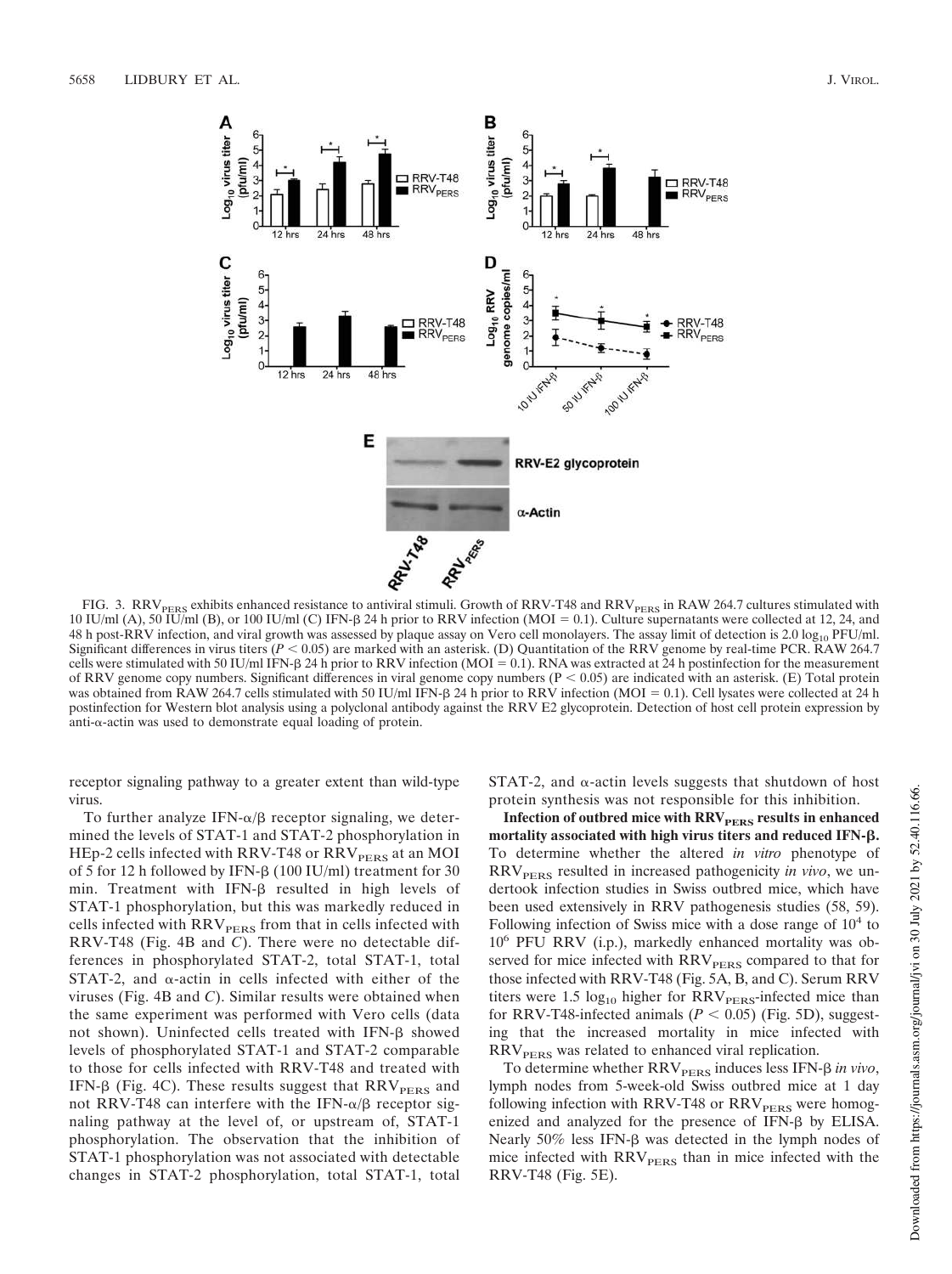

FIG. 4. Type I IFN signaling is inhibited in cells infected with RRV<sub>PERS</sub>. (A) These studies were performed with Vero cells, which do not produce IFN but are able to respond to IFN. Vero cells were transfected with the pISRE (9-27) Lucter plasmid and then infected with RRV-T48 or RRV<sub>PERS</sub> (5 MOI). IFN- $\beta$  (100 IU/ml) was added 12 h later, and luciferase expression was measured following incubation for 6 h. Luciferase activity was normalized to  $\beta$ -galactosidase reporter expression. Significant differences in expression ( $P < 0.05$ ) are marked with an asterisk. (B and C) Western blot analysis of STAT-1 and STAT-2 expression and phosphorylation in HEp2 cells infected with RRV-T48 or RRV<sub>PERS</sub> (5 MOI) for 12 h, followed by IFN- $\beta$  (100 IU/ml) treatment for 30 min or no treatment. The cell lysates were examined by Western blotting with antibodies to STAT-1, pY-STAT-1, STAT-2, or pY-STAT-2. The control included the detection of host cell protein expression by anti- $\alpha$ -actin antibody.

**Infection of Swiss outbred mice with RRV**<sub>PERS</sub> results in **enhanced severity of hind limb disease and myositis compared to results with parent virus.** We recently demonstrated that Swiss outbred mice infected with RRV developed severe disease characterized by loss of hind limb gripping ability and altered gait. These disease signs correlated with inflammation of joint and skeletal muscle tissue  $(29, 38)$ . Since RRV<sub>PERS</sub> has enhanced virulence *in vivo* (Fig. 5), we examined its ability to induce arthritis and myositis in Swiss outbred mice. Eighteenday-old mice were infected with  $10^4$  PFU RRV<sub>PERS</sub> or RRV-T48, and mice were monitored for the development of disease signs. Infection of mice with RRV<sub>PERS</sub> resulted in more-severe disease than infection with RRV-T48 (Fig. 6A). Mice infected with RRV<sub>PERS</sub> reached a level of disease requiring euthanasia by day 10 postinfection.

To compare muscle tissue inflammation and pathology in mice infected with RRV<sub>PERS</sub> and RRV-T48, histological analysis of skeletal muscle was performed. In RRV<sub>PERS</sub>-infected mice, severe inflammation and tissue damage were observed in muscle tissue at 5 days postinfection (Fig. 6B, panels c and f). Inflammatory infiltrates were also observed in quadriceps skeletal muscle of RRV-T48-infected mice, but the level of inflammation was not as severe and tissue damage was not apparent at this time point (Fig. 6B, panels b and e).

#### **DISCUSSION**

In the present study, we characterized an RRV variant  $(RRV<sub>PERS</sub>)$  that had been selected during persistent infection of a mouse macrophage cell line under antiviral conditions. RRV<sub>PERS</sub> formed small plaques and possessed mutations in the structural and nsP regions. RRV<sub>PERS</sub> induced lower levels of type I IFN and showed enhanced resistance to antiviral stimuli associated with inhibition of IFN- $\alpha/\beta$  signaling. In association with these changes, RRV<sub>PERS</sub> was highly pathogenic, with increased disease severity and mortality following infection of mice.

Significant insights into the selection of an IFN-resistant viral phenotype have come through the study of human hepatitis C virus (HCV), which successfully persists in some patients (and cell cultures) for very long periods. The treatment of HCV patients with IFN is often stymied by the eventual development of IFN resistance by the virus. It has been suggested that exogenous IFN treatment could lead to selective pressure on the virus and the development of mutant strains able to resist IFN-mediated host defense (16, 27, 56). Sumpter et al. (56) found that persistent growth of HCV in cell culture was associated with genetic variation of viral NS5A, NS3, and NS4A, which endowed the virus with the ability to disrupt IFN regulatory factor 1 (IRF-1) and IRF-3 signaling following IFN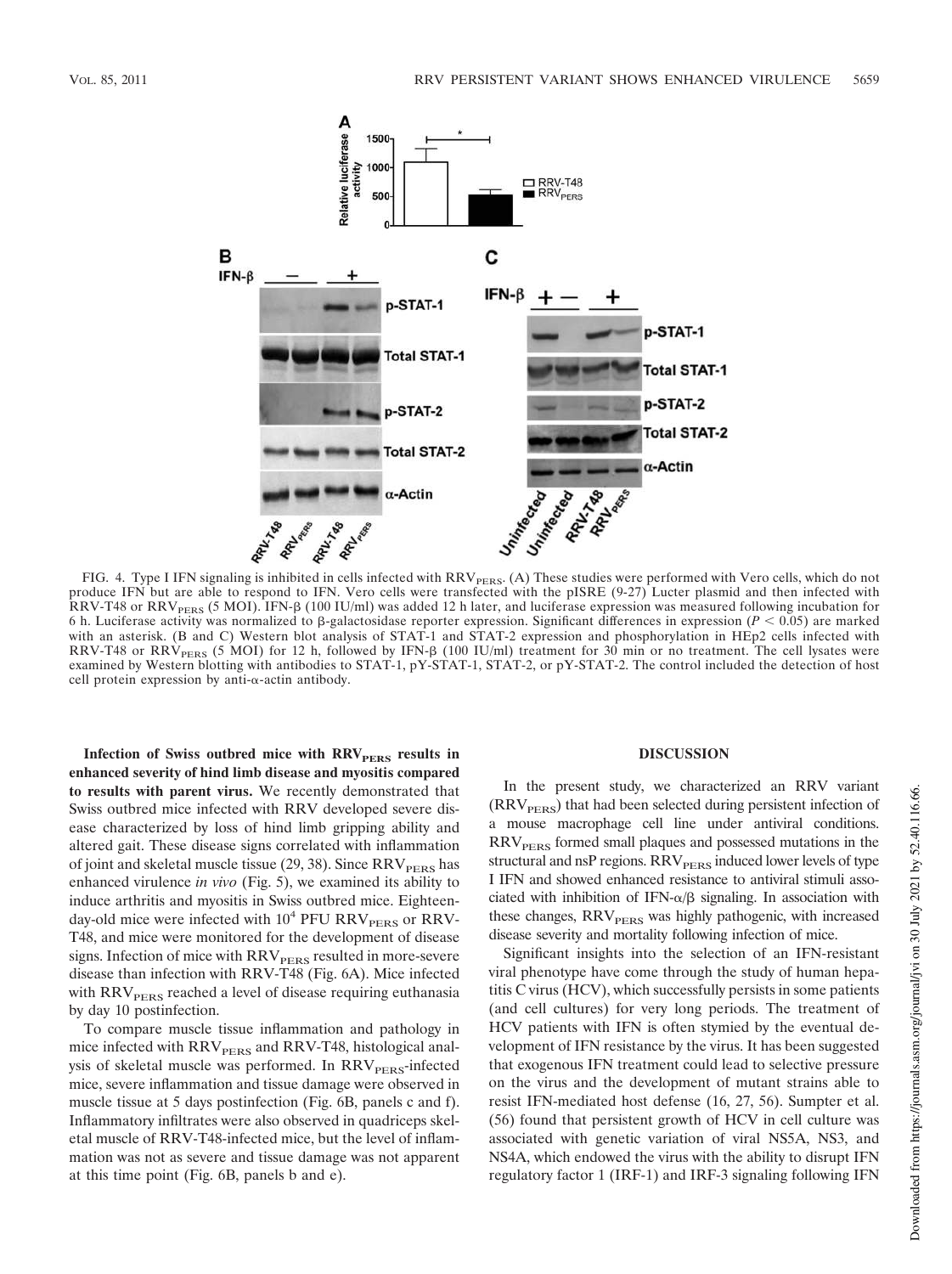

FIG. 5. RRV<sub>PERS</sub> infection in mice results in enhanced mortality associated with reduced IFN- $\beta$  expression. (A to C) Survival of 14-day-old Swiss outbred mice after intraperitoneal (i.p.) infection with RRV-T48 (open circles) or RRV<sub>PERS</sub> (closed circles). Virus was inoculated at doses ranging from  $10^4$  (A) or  $10^5$  (B) to  $10^6$  (C) PFU/mouse ( $n = 10$ ). Differences between survival curves were calculated using the log rank test. P < 0.05 was considered to be significant. (D) Titers of RRV-T48 and RRV<sub>PERS</sub> (log<sub>10</sub> PFU/ml) in the serum of 14-day-old Swiss outbred mice infected subcutaneously (s.c.) 24 h previously with  $10^4$  PFU/mouse. The plaque assay limit of detection is 2.0 log<sub>10</sub> PFU/ml. Significant differences in virus titers ( $P < 0.05$ ) are marked with an asterisk. (E) IFN-ß concentration in homogenized lymph nodes of 5-week-old Swiss outbred mice 24 h after s.c. infection with 10<sup>4</sup> PFU RRV-T48 or  $RRV<sub>pers</sub>$  ( $n = 3$  mice per group). Significant differences in protein levels ( $P < 0.05$ ) are marked with an asterisk.

stimulation. HCV proteins have been linked to the attenuation of signaling via the IFN- $\alpha/\beta$  receptor (18), and HCV variant E2 and NS5A proteins have been demonstrated to bind PKR and interfere with IRF-1 stimulation (41, 57). The ability of HCV to modulate the activity of type 1 IFN may contribute to its ability to persist in the host. In the present study, we observed that small-plaque variants also arose in unstimulated RAW 264.7 cells but at a much lower rate than in cultures stimulated with LPS. This observation is consistent with the model that has been proposed for HCV infection (56), in which exogenous IFN can drive the evolution of strains resistant to IFN-mediated antiviral activity.

Alphaviruses efficiently induce IFN- $\alpha/\beta$  and are also generally highly sensitive to the antiviral effects of IFN- $\alpha/\beta$  (3, 46, 62). For instance, based on human and mouse studies, low levels of IFN- $\beta$  can efficiently inhibit chikungunya virus

(CHIKV) infection (46). Mice deficient in the IFN- $\alpha/\beta$  receptor (IFN- $\alpha/\beta$  R<sup>-/-</sup>) are highly susceptible to CHIKV infection, with infection resulting in death within 3 days (8). Similarly, RRV infection resulted in substantial mortality in IFN- $\alpha$  receptor-deficient mice (IFN- $\alpha$  R<sup>-/-</sup>), while wild-type mice were able to resist infection (J. Podger and S. Mahalingam, unpublished data). In terms of induction and sensitivity to IFN, our results show that  $RRV<sub>PERS</sub>$  induces less IFN- $\beta$  and exhibits resistance to its antiviral effects compared to the parent virus.

Mortality and disease severity were greatly enhanced in mice infected with RRV<sub>PERS</sub> compared to those infected with RRV-T48. The reduction in IFN- $\beta$  production observed *in vitro* following infection with RRV<sub>PERS</sub> was also observed in  $vivo$ , with a 50% reduction in IFN- $\beta$  levels in the lymph nodes of mice infected with  $RRV<sub>PERS</sub>$  compared to results for those infected with RRV-T48. It is likely that the virus-mediated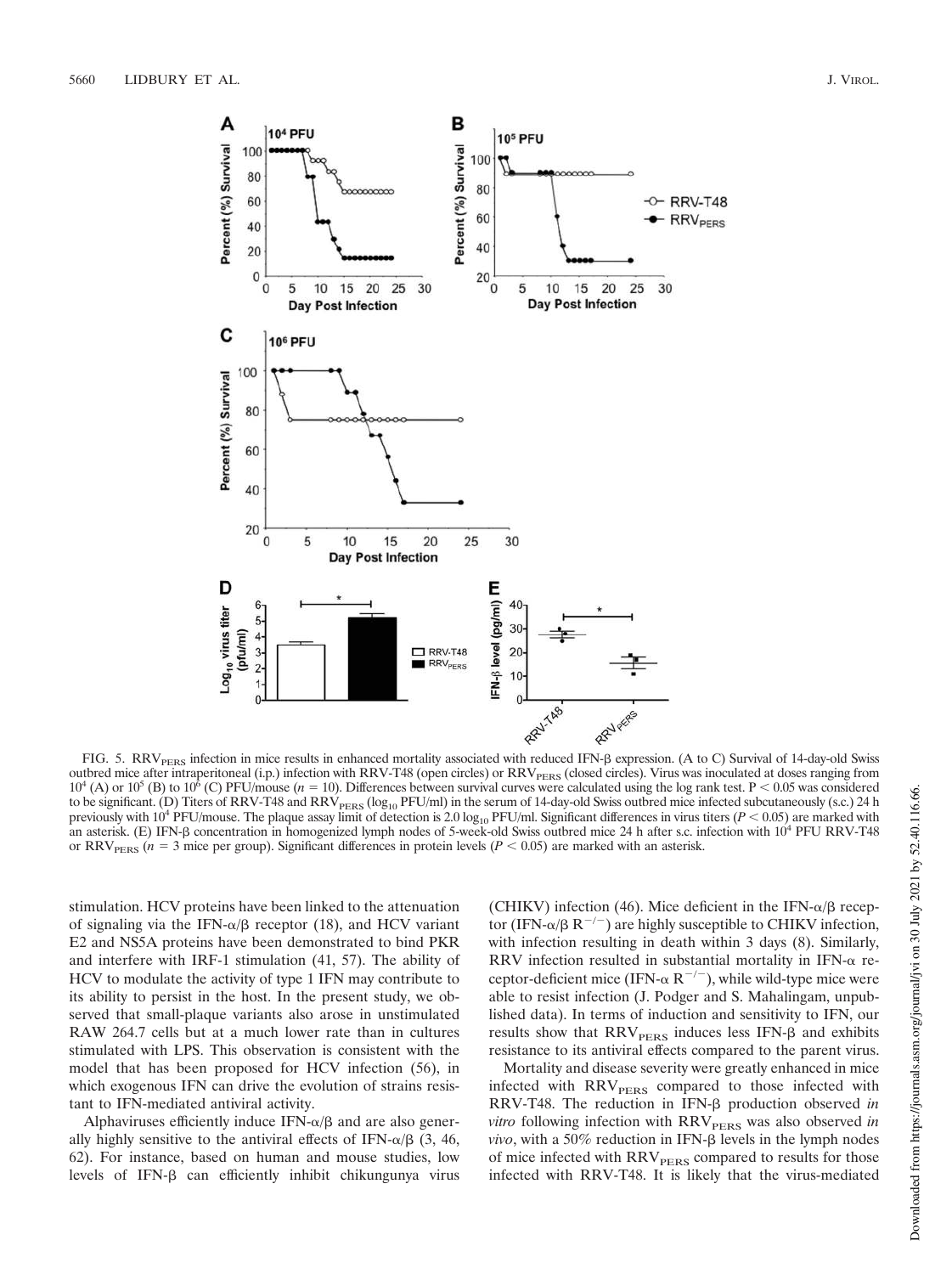

FIG. 6. RRV<sub>PERS</sub> induced severe RRVD in a mouse model of disease. Eighteen-day-old outbred mice were infected with 10<sup>4</sup> PFU of RRV-T48 or RRV<sub>PERS</sub> by injection in the left rear footpad. (A) Mice were scored for development of hind limb dysfunction and disease based on the following scale: 0, no disease; 1, ruffled fur; 2, very mild hind limb weakness; 3, mild hind limb weakness; 4, moderate hind limb weakness; 5, severe hind limb weakness/dragging; 6, complete loss of hind limb function; 7, moribund; 8, dead  $(n = 5)$ . Data for disease scores were analyzed by the Mann-Whitney test. Significant differences in disease score  $(P < 0.05)$  are indicated with an asterisk. (B) Eighteen-day-old outbred mice were infected with  $10^4$  PFU of RRV by injection in the left rear footpad. At 5 days p.i., mice were perfused with 4% paraformaldehyde, and 5- $\mu$ m-thick paraffin-embedded sections generated from quadriceps muscle were hematoxylin and eosin (H&E) stained; (a) Mock; (b) RRV-T48-infected mice; (c) RRV<sub>PERS</sub>-infected mice. Images are representative of at least 3 mice per group. Magnifications: a, c, and e,  $\times 100$ ; b, d, and f,  $\times 200$ .

inhibition of the type I IFN response contributes to disease exacerbation following infection with  $RRV<sub>PERS</sub>$ . Our results are reminiscent of findings with Venezuelan equine encephalitis virus (VEEV), in which infection of mice with an IFNresistant strain resulted in enhanced clinical disease (51). Similar results were obtained with an IFN- $\alpha/\beta$ -resistant eastern equine encephalitis virus (EEEV) strain; infection of mice with this strain resulted in enhanced encephalitis, an effect that mapped to both structural and nonstructural genes (1).

To counteract type I IFN responses, many viruses encode proteins that disrupt type I IFN signaling and downstream responses. These evasion strategies have been linked to viral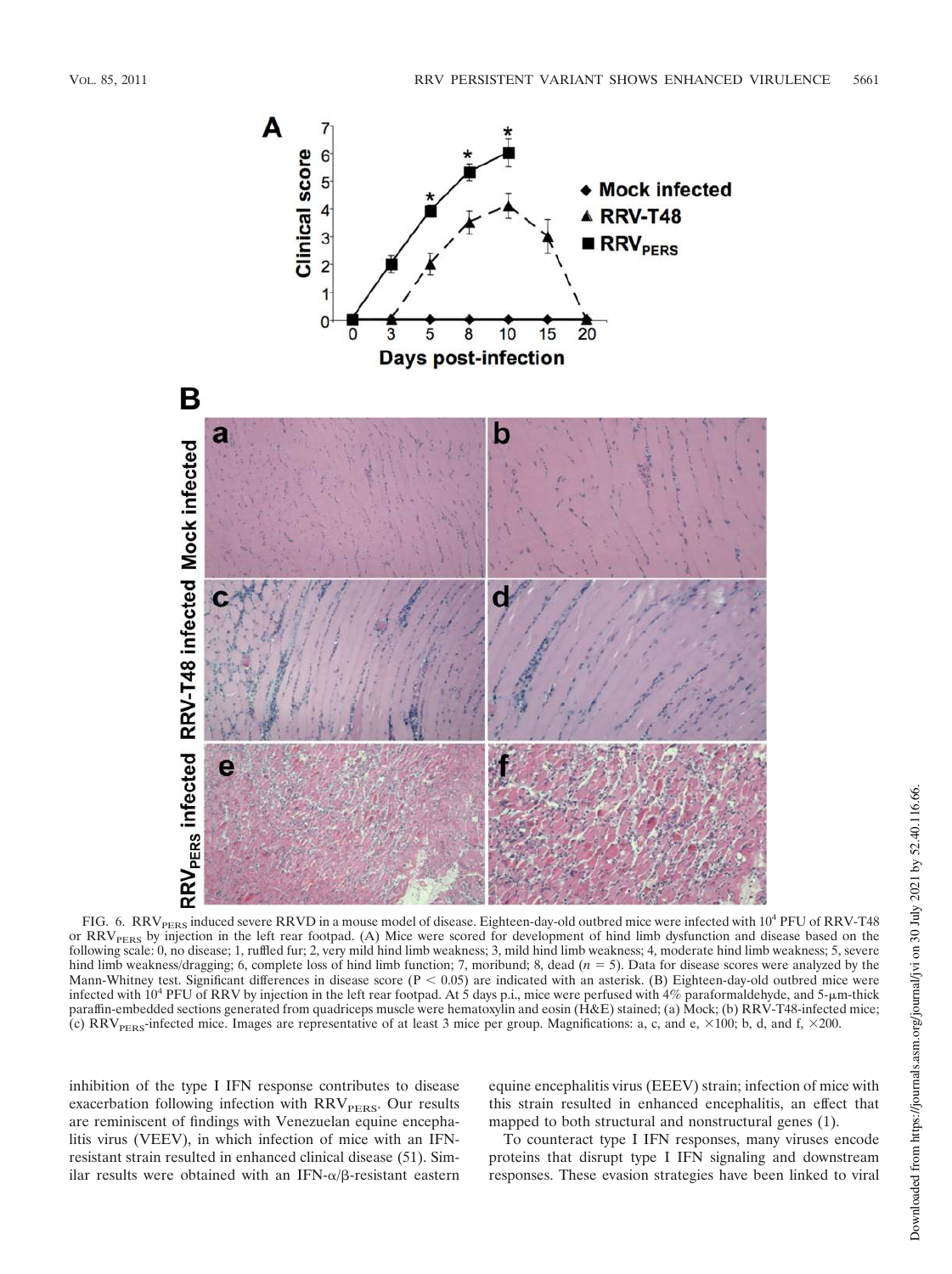pathogenesis and the emergence of virus in new host populations (24, 51). Suppression of type I IFN responses has been observed for influenza virus (4, 14), dengue virus (20, 39), West Nile virus (32) and other RNA viruses (reviewed in references 15 and 35). Many viral proteins have been reported to block transcription factors that control production of type I IFN (reviewed in references 14, 15, and 35). In this study we have identified RRV as an additional member capable of developing mechanisms to suppress IFN responses. Alphavirus infection results in rapid shutdown of host cell protein synthesis in favor of viral protein synthesis, and the conventional view has been that this mechanism underlies the observed suppression of IFN- $\alpha/\beta$  production (44). For example, the nsP2 proteins of Sindbis virus and Semliki Forest virus (SFV) can inhibit type I IFN responses via host protein shutdown (5, 12), while the capsid proteins of EEEV and VEEV perform a similar IFNtargeting function (1, 2, 51). Mutating the nuclear localization sequence of nsP2 of SFV resulted in a virus that induced more IFN- $\alpha/\beta$ , suggesting that nsP2 inhibits IFN- $\alpha/\beta$  induction (5). However, those authors admit that an alternative explanation is that relocalization of nsP2 may simply result in more-effective induction of IFN- $\alpha/\beta$  (5). Alphaviruses might also exert much more specific effects on the IFN- $\alpha/\beta$  system independent of host protein shutoff. Our earlier studies with RRV demonstrated that Fc receptor bearing cells (dendritic cells [DCs] and macrophages) can be infected via a mechanism involving antibody-dependent enhancement (ADE) of infection and that this results in interleukin 10 (IL-10)-dependent inhibition of cellular IFN- $\alpha/\beta$  production (34). We have also demonstrated that the presence of high-mannose glycans on virus derived from mosquito cells interferes with type I IFN induction in myeloid DCs (47). Recently, Yin and colleagues reported that the phosphorylation of STAT-1 and STAT-2 was partially blocked by VEEV and Sindbis virus and the effect was dependent on the expression of viral nsP (61). In another study, Simmons et al. showed that VEEV can antagonize STAT-1 activation following type I IFN treatment and that the inhibition of type I IFN signaling occurred via distinct mechanisms independent of host protein shutoff (49). Cruz et al. have identified a mutation in the nsP1/nsP2 cleavage domains of Sindbis virus and RRV associated with a specific enhancement of IFN production independent of virus-induced host shutoff (9). More recently, Fros et al. showed that chikungunya virus infection blocked IFN-induced STAT-1 phosphorylation and that this inhibition was mediated by nsP2 and was independent of host shutoff (13). Several lines of evidence also suggest that shutdown of host protein synthesis is not responsible for the  $RRV<sub>PERS</sub>$ -mediated IFN- $\alpha/\beta$  signaling inhibition. First, the reduced levels of phosphorylated STAT-1 were not associated with reduced total STAT-1 levels, which suggests that the inhibition was not due to decreased synthesis of total STAT-1. Second, phosphorylated STAT-2, total STAT-2, and housekeeping gene  $\alpha$ -actin levels were not decreased by  $\text{RRV}_{\text{PERS}}$ infection, which indicates that the small-plaque variant specifically targets STAT-1. Third, the STAT-1 and STAT-2 levels in uninfected controls treated with IFN were comparable to levels in cells infected with RRV-T48 and treated with IFN, suggesting that RRV-T48 does not inhibit phosphorylation of STAT-1 or -2 and that the effects are specific to  $RRV<sub>PERS</sub>$ .

The ability of viruses to develop resistance to host antiviral

activity by genetic sequence variation has a major effect on virus virulence and persistence in the host. Mutational studies have shown that alphaviruses appear to attain these effects mainly through the action of nsPs  $(1, 2, 5, 9, 13, 51)$ . We identified a number of mutations in nsP1 to *nsP*4 and a single mutation in E2 in RRV<sub>PERS.</sub> Using site-directed mutagenesis, we introduced the RRV<sub>PERS</sub> E2 mutation into the parent RRV-T48 cDNA infectious clone (adenine to uracil  $[GAG \rightarrow GUG]$  at position E2-347). Interestingly, the mutation in E2 did not affect IFN induction and resistance of  $RRV<sub>pers</sub>$ (data not shown). Future studies will investigate whether these mutations in the nsP regions are involved in the perturbation of IFN signaling pathways that we observed. Our preliminary studies (using chimeric virus and a pcDNA plasmid expressing nonstructural genes) show that  $RRV<sub>PERS</sub>$  nsP1 and nsP2 are able to inhibit IFN- $\alpha/\beta$  signaling (data not shown), and we are currently attempting to identify the mechanisms of action. Future studies will introduce the mutations that we identified in the  $RRV<sub>PERS</sub>$  nsPs into the wild-type RRV infectious clone (pRR64), followed by testing of the IFN resistance phenotype and pathogenicity of the recombinant virus. If the IFN resistance phenotype of RRV<sub>PERS</sub> is recovered, examination of the expression of downstream IFN-induced proteins will be investigated. These studies will allow us to identify the specific nsP mutation(s) that leads to the IFN suppression phenotype induced by enhanced macrophage inflammatory activity.

In conclusion, we describe *in vitro* and *in vivo* studies characterizing the genetic and phenotypic properties of a novel small-plaque, persistent strain of RRV. The enhanced suppression of IFN signaling mediated by RRV<sub>PERS</sub> is likely to play a key role in the enhanced pathogenicity exhibited by this virus. This study demonstrates that selective pressure exerted by host antiviral activity can promote the evolution of an IFN-resistant, persistent, and highly pathogenic alphavirus strain. It is possible that a similar evolutionary mechanism may operate *in vivo*, and sequencing of clinical isolates from persistent alphavirus infections will provide new insights into viral pathogenesis in human disease.

### **ACKNOWLEDGMENTS**

This work is supported by an Australian National Health and Medical Research Council (NHMRC) grant (no. 399700). S.M. is the recipient of the Australian Research Council Future Fellowship. M.S.R. and A.S. are recipients of the Australian NHMRC RD Wright Fellowship and Principal Research Fellowship, respectively.

We thank Kalani Ruberu and Sancho Bartels for their early help with the small-plaque studies. We also thank Roy Hall (University of Queensland [Australia]) and Mark Heise (University of North Carolina) for critical reading of the manuscript and useful discussions.

#### **REFERENCES**

- 1. **Aguilar, P. V., S. C. Weaver, and C. F. Basler.** 2007. Capsid protein of eastern equine encephalitis virus inhibits host cell gene expression. J. Virol. **81:**3866–3876.
- 2. **Aguilar, P. V., et al.** 2008. Structural and nonstructural protein genome regions of eastern equine encephalitis virus are determinants of interferon sensitivity and murine virulence. J. Virol. **82:**4920–4930.
- 3. **Antalis, T. M., et al.** 2008. The serine proteinase inhibitor (serpin) plasminogen activation inhibitor type 2 protects against viral cytopathic effects by constitutive interferon alpha/beta priming J. Exp. Med. **187:**1799–1811.
- 4. **Bergmann, M., et al.** 2000. Influenza virus NS1 protein counteracts PKRmediated inhibition of replication. J. Virol. **74:**6203–6206.
- 5. **Breakwell, L., et al.** 2007. Semliki Forest virus nonstructural protein 2 is involved in suppression of the type I interferon response. J. Virol. **81:**8677–8684.
- 6. **Broom, A. K., et al.** 1998. Identification of Australian arboviruses in inoculated cell cultures using monoclonal antibodies in ELISA. Pathology **30:**286–288.